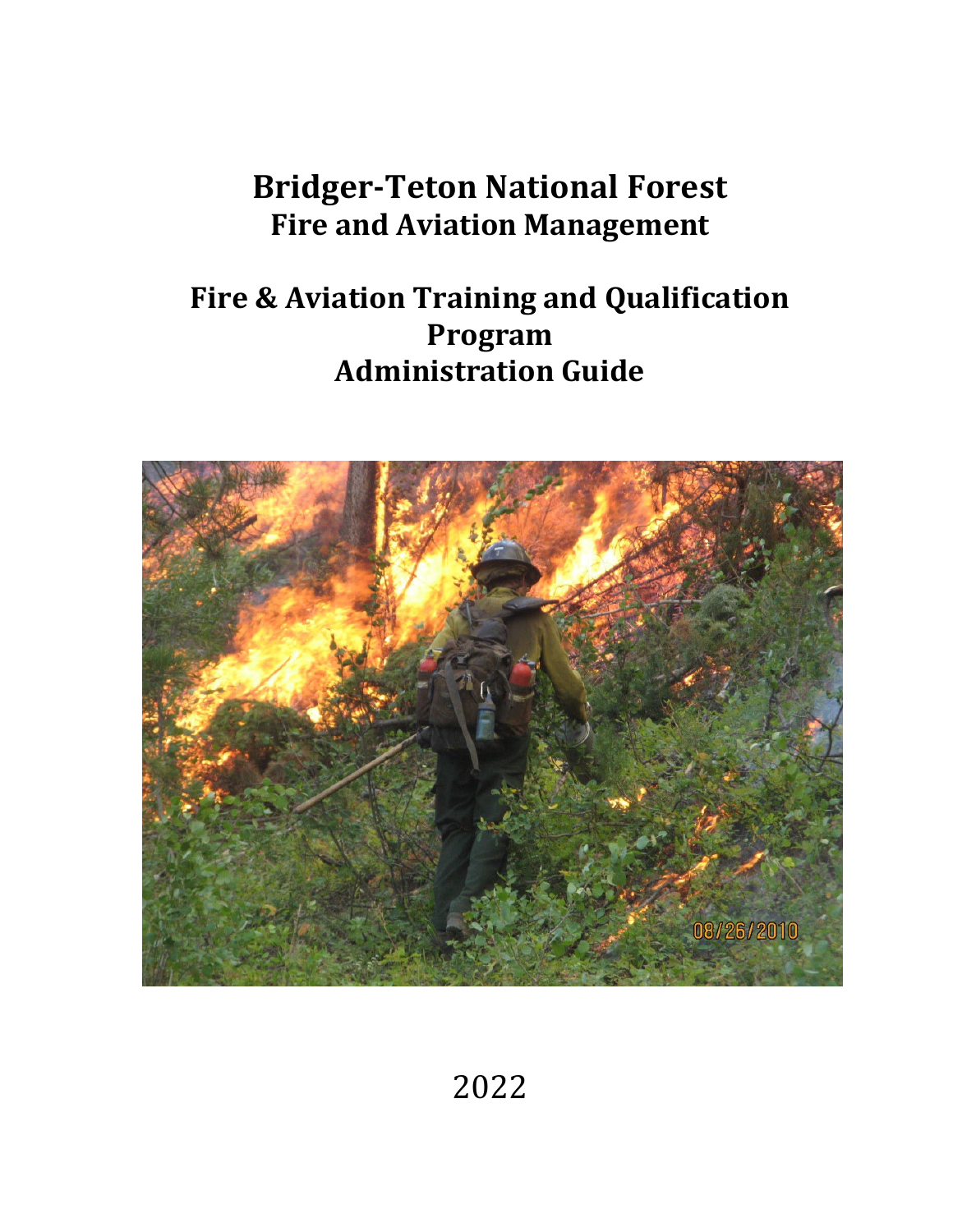# **CONTENTS**

| 7. FIRE TRAINING FOR AD's and CONTRACTORS18        |
|----------------------------------------------------|
|                                                    |
| 9. AGENCY ADMINISTRATOR QUALIFICATION MANAGEMENT20 |
|                                                    |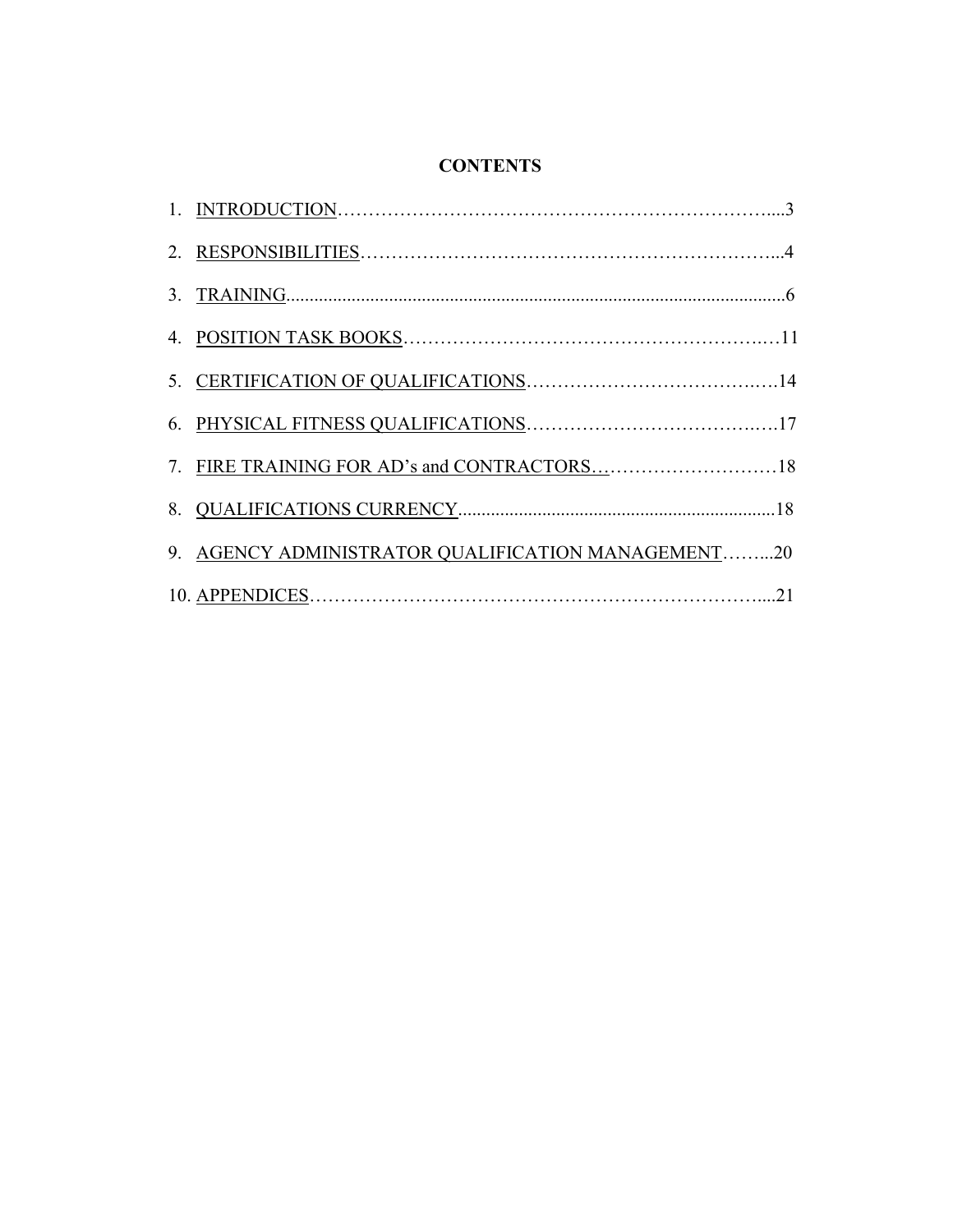#### **1 - INTRODUCTION**

#### **1.1**

The purpose of this guide is to set forth protocols for administering the incident training and qualifications program for Bridger-Teton National Forest (referred to as "Forest") employees. This guide identifies responsibilities, actions, procedures, and timelines for the Forest to ensure there is an effective incident training and qualifications system benefitting Forest employees and the fire and aviation management program.

The Forest Service recognizes its responsibility to provide a well-qualified fire management workforce and to provide effective career counseling and support to those interested or required to participate in the fire management mission. It is crucial that all employees, at the earliest possible stage in their careers, be provided with information about positions in the fire management organization and that the agency supports their pursuit of qualifications through training and experience.

#### **1.2 Objective**

The objective of the Forest incident training and qualification program is to have qualified personnel available to meet the requirements of fire and aviation management. Also to support activities at the local, Regional and National programs, in a safe, effective, and efficient manner. This system ensures our employees meet current interagency and agency specific standards for training, experience, and physical fitness prior to being certified for wildland fire organization positions.

#### **1.3 Policy**

The [National Interagency Incident Management System Wildland and Prescribed Fire](https://www.nwcg.gov/publications/pms310-1)  [Qualifications Guide \(PMS 310-1\),](https://www.nwcg.gov/publications/pms310-1) [Federal Wildland Fire Qualifications Supplement](https://iqcsweb.nwcg.gov/sites/default/files/documents/FedSupplement_2022.pdf) and [Forest Service Fire and Aviation Qualifications Guide \(FSAQG\)](https://www.fs.usda.gov/managing-land/fire/publications) provide direction for fire and aviation training and qualifications. Reference the FSH 5109.17 - Fire and Aviation Management Qualifications Handbook for further policy direction for fire and aviation training and qualifications for Forest Service employees and non-agency employees hired under the Administratively Determined (AD) pay plan. The Forest Service requires the minimum qualification standards (MQS) contained in the "Interagency Fire Program Management Qualifications and Standard (IFPM)" for identified fire positions. Additional Forest Service fire positions are covered by the "Forest Service Fire Program Management Qualification and Standards (FSPM)". For more information on IFPM and FSFPM reference the following website:

<https://www.fs.usda.gov/managing-land/ifpm>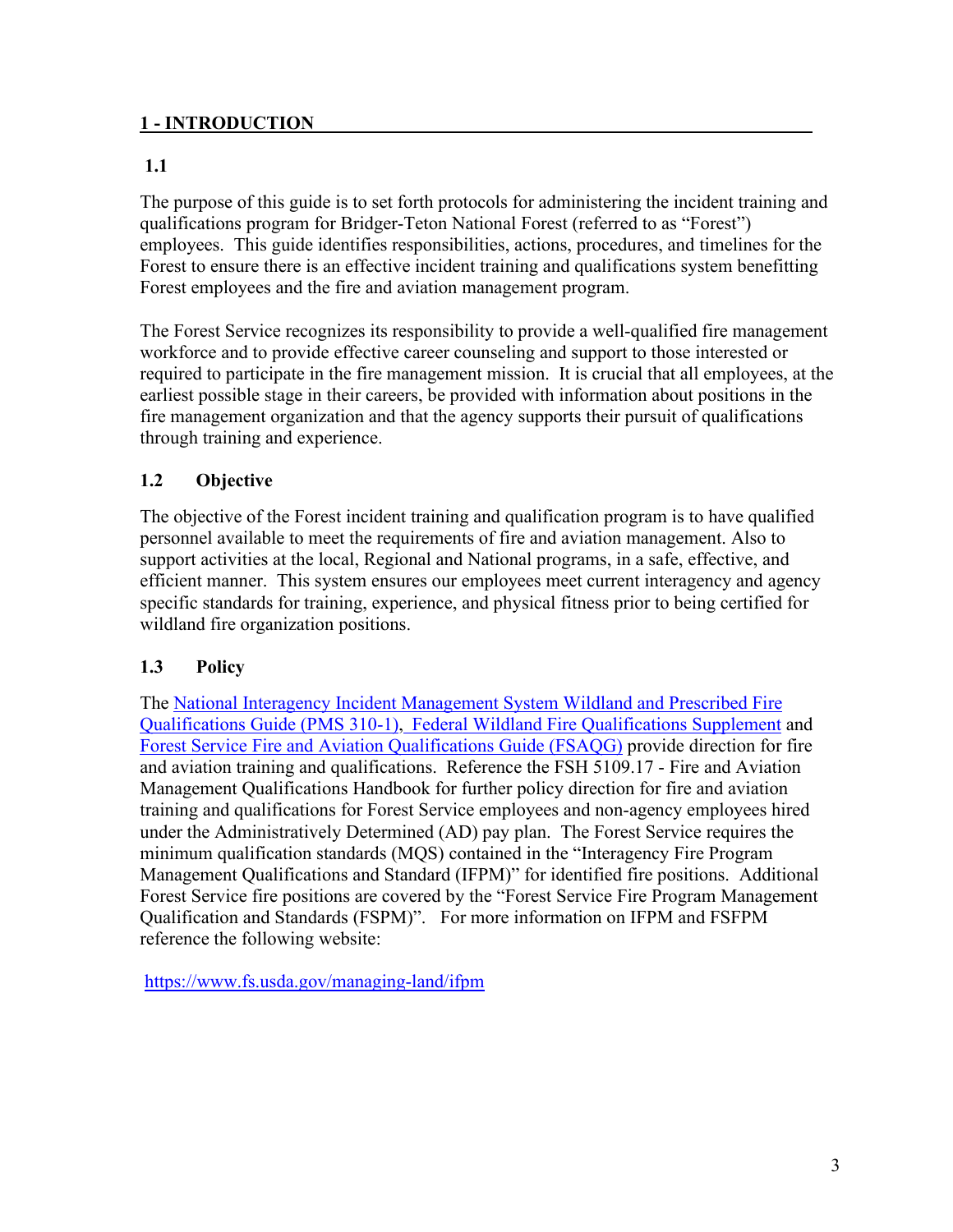#### **2 -RESPONSIBILITIES**

# **2.1 Line Officers**

Line Officers are responsible for ensuring preparation of individual training and development plans based on job performance requirements, previous experience, position management considerations (needs analyses), and career interests of their employees. Training and development plans must ensure that the employee meets all prerequisite training, experience, and other qualification standards prior to certification for wildland fire management positions.

# **2.2 Employees**

Forest Service employees are responsible for their own development and should seek training opportunities that will improve their performance. Employees should take the initiative to obtain information about opportunities in fire management as either a primary or collateral responsibility. Employees should become familiar with the fire management staff on the unit they are assigned to and seek counseling for incident management job opportunities and pathways. In conjunction with their supervisor, each employee is required to prepare an individual training and development plan annually that includes near and long-term career position goals and identify formal training and work experience needed to reach those goals. Fire and aviation management positions and specific ICS positions should be included in that plan.

Employees should periodically review their training and qualifications records and keep personal copies of all pertinent documents for their records and future use.

# **2.3 Supervisors**

Supervisors will review and approve an individual training and development plan annually that includes short and long-term career position goals and identify formal training and work experience needed to reach those goals. Fire/Aviation Management positions and specific ICS positions should be included in that plan.

Supervisors will ensure that FSFPM and IFPM standards are reflected in Individual Development Plans for personnel in either IFPM or FSPM positions, and opportunities to meet the standards are provided. Supervisors will ensure that subordinates are aware of FSFPM and IFPM requirements for their current and target positions.

# **2.4 Fire & Aviation Management Staff**

The Zone FMO and/or Zone Training Manager is the local subject matter expert for fire and aviation management and ICS positions' qualifications policy and procedures, including training and experience requirements. The ZFMO will ensure that counseling is provided to employees to improve their understanding of fire management and ICS positions, and that experience and qualification records for unit employees are maintained. These duties may be delegated to a Zone Fire and Aviation training manager.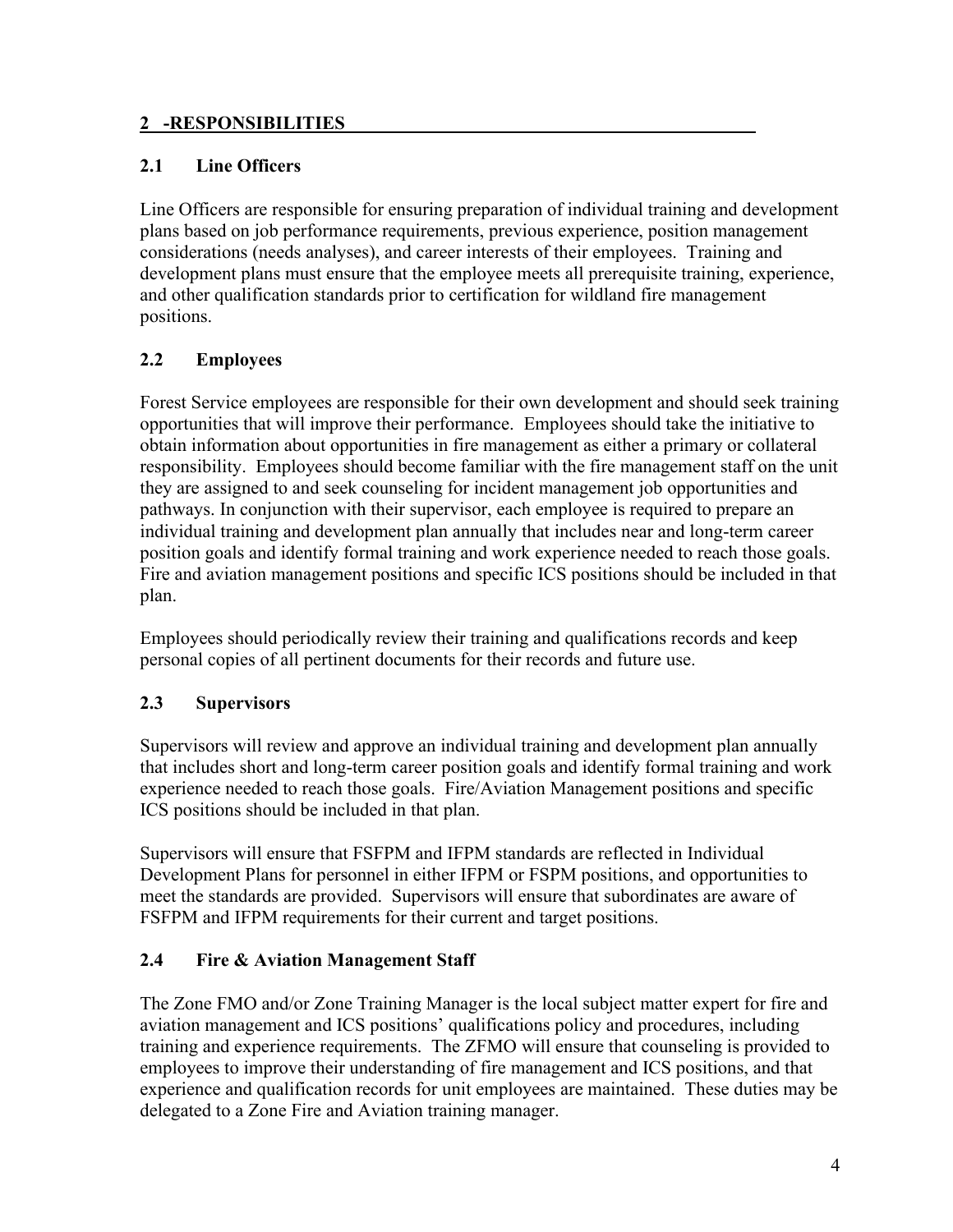#### **2.5 Forest Training Committee**

The Training Committee's primary purpose will be to ensure the accuracy and consistency of our training records. This will be accomplished by ensuring audits are being completed of all the training records. The training committee will meet annually to review training records. They will review approximately 25% of the records each year to ensure audits are being completed and that the records are consistent with associated policies. The Committee will also be tasked with setting the wildfire annual training calendar for the forest and ensure course delivery is delegated. The committee will have a chair that should rotate on a biannual basis. Committee members will be identified by the Zone FMO's and by the Fire Staff Officer/FAFMO for the SO. There will be a rep from each zone, helitack and the SO. The chair can double as the zone rep. The Training Committee will report to the FAFMO.

#### **2.6 Training Managers**

The Bridger-Teton National Forest (BTNF) Fire Management Officer will designate the Forest's Fire Management Training Manager to administer the SO employees training needs and provide coordination with the Forest's Fire Management Zones. Without a dedicated training officer position, the Forest has chosen to split the Forest Training Manager's duties between Teton Dispatch Center Manager (Training Coordinator for the Forest), the Forest AFMO and the training committee.

- The Forest Training Managers will help develop the annual forest fire training program and represent the Forest to the Eastern Idaho/Wyoming Wildland Fire Training Committee.
- The training managers (Forest and Zone) will maintain current knowledge of both NWCG and Forest Service specific position qualifications requirements, policy and procedures Training managers will assist in training, provide counseling to zone employees, and serve as the Zone contact with the Forest's training managers to identify training needs and opportunities, manage training nomination procedures, and document approval of nominee and completions of training.
- Training managers are responsible for documentation of fire management and IQCS position experience for Zone employees. (Zone Training managers and Leslie Porter for the SO)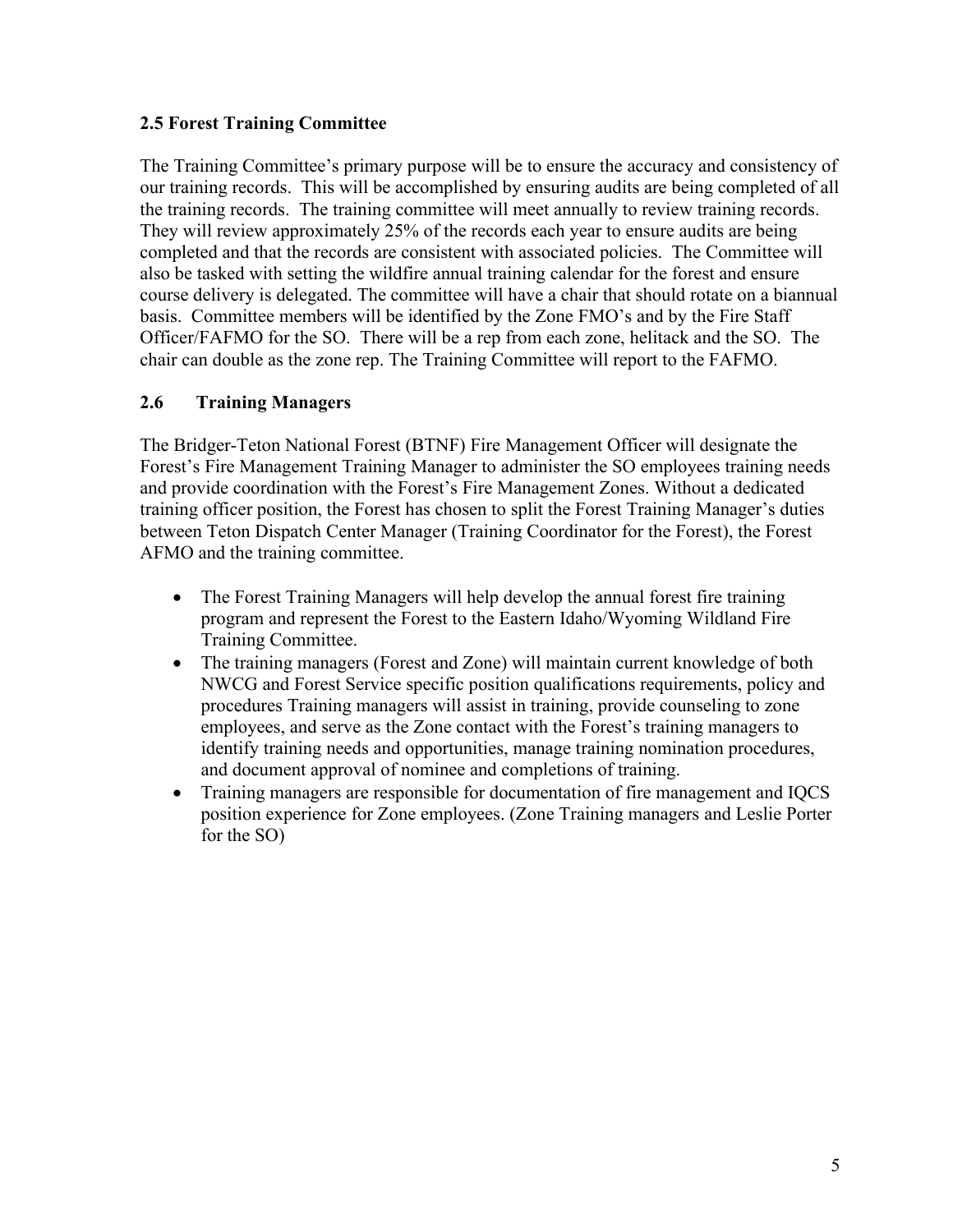# **Bridger-Teton National Forest Zone Training Managers, IQCS Account Managers and Training Committee Members**

| <b>Forest Training Manager</b>     | Josh Erickson                      | 307-739-5581  |
|------------------------------------|------------------------------------|---------------|
| <b>Forest Training Coordinator</b> | <b>Heather McDonald</b>            | 307-739-3303  |
|                                    | <b>ZONE TRAINING MANAGERS</b>      |               |
| Supervisor's Office                | Josh Erickson                      | 307-739-5581  |
| North Zone                         | Dave Wilkins                       | 307-739-5418  |
| <b>East Zone</b>                   | Paul Hutta                         | 307-367-5735  |
| West Zone                          | <b>Jared Mattson</b>               | 307-886-5333  |
|                                    | <b>IQCS ACCOUNT MANAGERS</b>       |               |
| Supervisor's Office                | Leslie Porter                      | 307-276-5824  |
| North Zone-D4, D6                  | Dave Wilkins                       | 307-739-5418  |
| North Zone- D4 (Helitack)          | Mike Bentley                       | 307-739-5557  |
|                                    | <b>Travis Nichols</b>              | 307-739-5557  |
| East Zone-D2, D7                   | Paul Hutta                         | 307-367-5735  |
|                                    | Nan Stinson                        | 307-367-5748  |
| West Zone-D1, D3                   | <b>Jared Mattson</b>               | 307-828-5112  |
|                                    | <b>Eddie Taylor</b>                | 307-828-5116  |
|                                    | Angie Crook                        | 307-886-5336  |
| TIDC- Forest wide                  | Heather McDonald                   | 307-739-3303  |
|                                    | <b>Heather Voster</b>              | 307-739-3304  |
|                                    | <b>TIDC</b> Fire Line              | 307-739-3630  |
|                                    | <b>TIDC</b>                        | 307-739-3301  |
|                                    | <b>Training Committee Members</b>  |               |
| Committee Chair                    | Josh Erickson                      | 307-739-5581  |
| Supervisor's Office                | Leslie Porter                      | 307-276-5824  |
| North Zone                         | Dave Wilkins (Alternate)           | 307-739-5431  |
| <b>East Zone</b>                   | Nan Stinson/Brian Nate (Alternate) | 307-367-5748/ |
|                                    |                                    | 307-367-5732  |
| West Zone                          | Eddie Taylor/Angie Crook           | 307-886-5336/ |
|                                    | (Alternate)                        | 307-828-5112  |
| Helitack                           | Mike Bentley/Travis Nichols        | 307-739-5557  |
|                                    | (Alternate)                        |               |
| <b>Grand Teton NP</b>              | <b>Bill Mayer</b>                  | 307-739-3313  |

# **3 - TRAINING**

# **3.1 Instructors of Incident Management Training**

The Forest Service complies with the instructor training requirements for certified instructors contained within the [NWCG Field Manager's Course Guide](https://www.nwcg.gov/publications/pms901-1) (PMS910-1).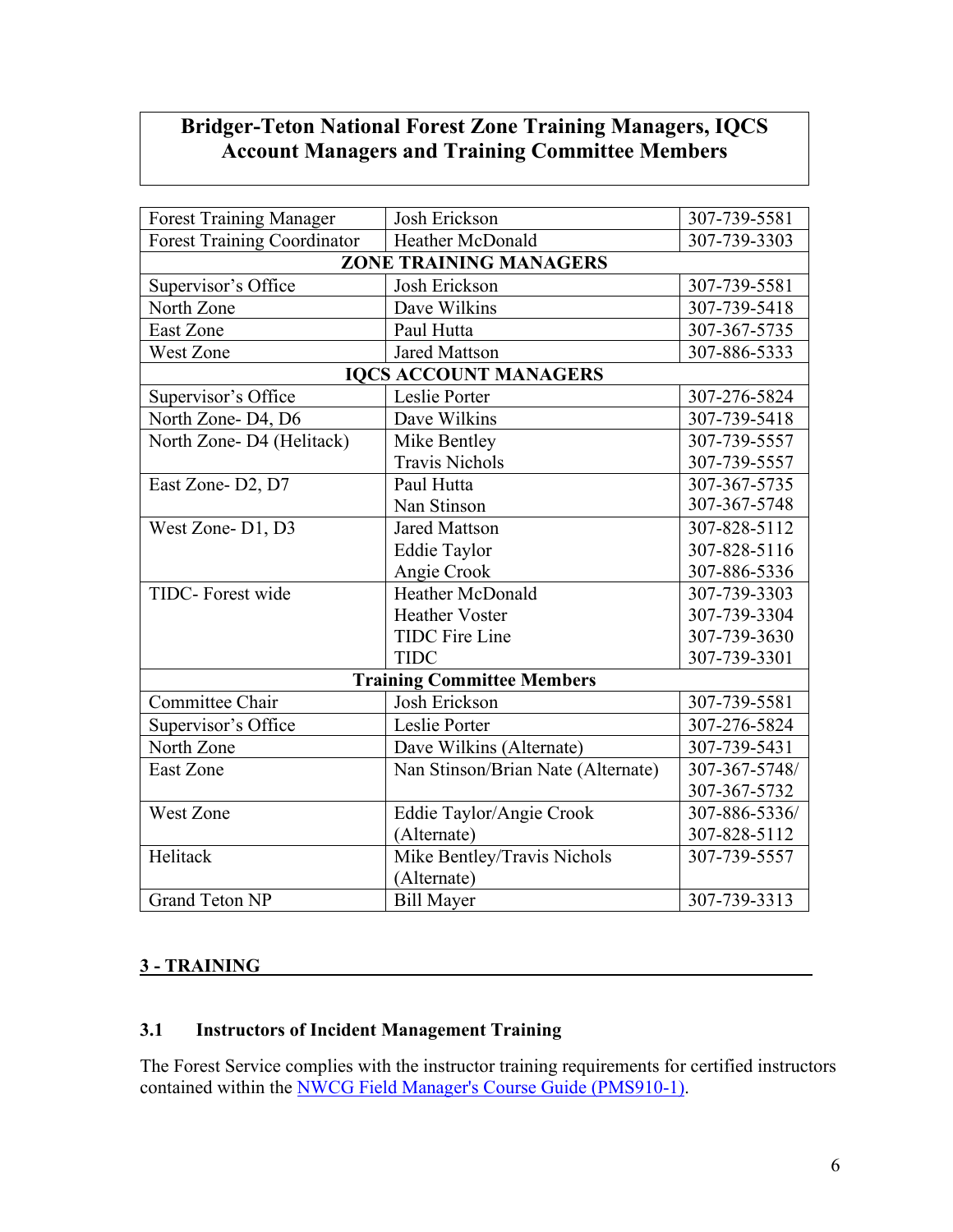#### **3.2 Fire and Aviation Management Training Nomination Procedures**

#### **3.2-1 Fire and Aviation Management Training Calendars**

Fire and aviation management training calendars for the National, Great Basin, College of Eastern Idaho (CEI), Wyoming Fire Academy (as well as others) will be developed and published annually based on needs analyses developed for each level. Generally, the National, Great Basin and Wyoming Fire Academy training catalogs are available by September  $1<sup>st</sup>$ . The College of Eastern Idaho (CEI) training catalog is available January  $15<sup>th</sup>$ .

The Teton Interagency Fire group will prepare a local training calendar by February 15 of each year, including annual fire refreshers, and entry level firefighter class.

The [Teton Interagency website](http://gacc.nifc.gov/gbcc/dispatch/wy-tdc) provides access to all of these calendars**.** 

#### **3.2.2 Nominations for Training**

Forest Zone Training Managers and the Forest Training Coordinator will work with employees to make sure that there is a clear understanding of nomination requirements and deadlines.

The procedures and their order for fire training nominations are:

- The Forest Training Coordinator will initiate the call for nominations for 300+ level courses in August of each year and set due dates for nominations in September based on the scheduled meeting of the East Idaho/Wyoming Training Zone Prioritization Meeting.
- Zone Training Managers will request training nominations for all zone employees, after the Forest Training Coordinator has issued the annual process for submittal of nominations. Zone Training Managers will review and approve each nomination and ensure nominees meet pre-requisite training, experience, and qualifications. Nominations must be known and approved by employee's supervisors. It is recommended that established training needs and nominations be completed well before due dates, because of potential conflicts with fire season commitments. Each Zone Training Manager will set the training priorities for their zone and then send nominations/spreadsheets to the Forest Training Coordinator by the established due date.
- The Forest Training Coordinator will compile a forest-wide spreadsheet of prioritized training nominations received from the Zone Training Managers. Any necessary prioritizations between the zones will be determined by the Forest Training Manager with consolation from the Zone Training Managers.
- For 100-200 level classes, a list of needs per zone will be submitted to the TIF FMO group to be discussed and to determine if local offerings of the class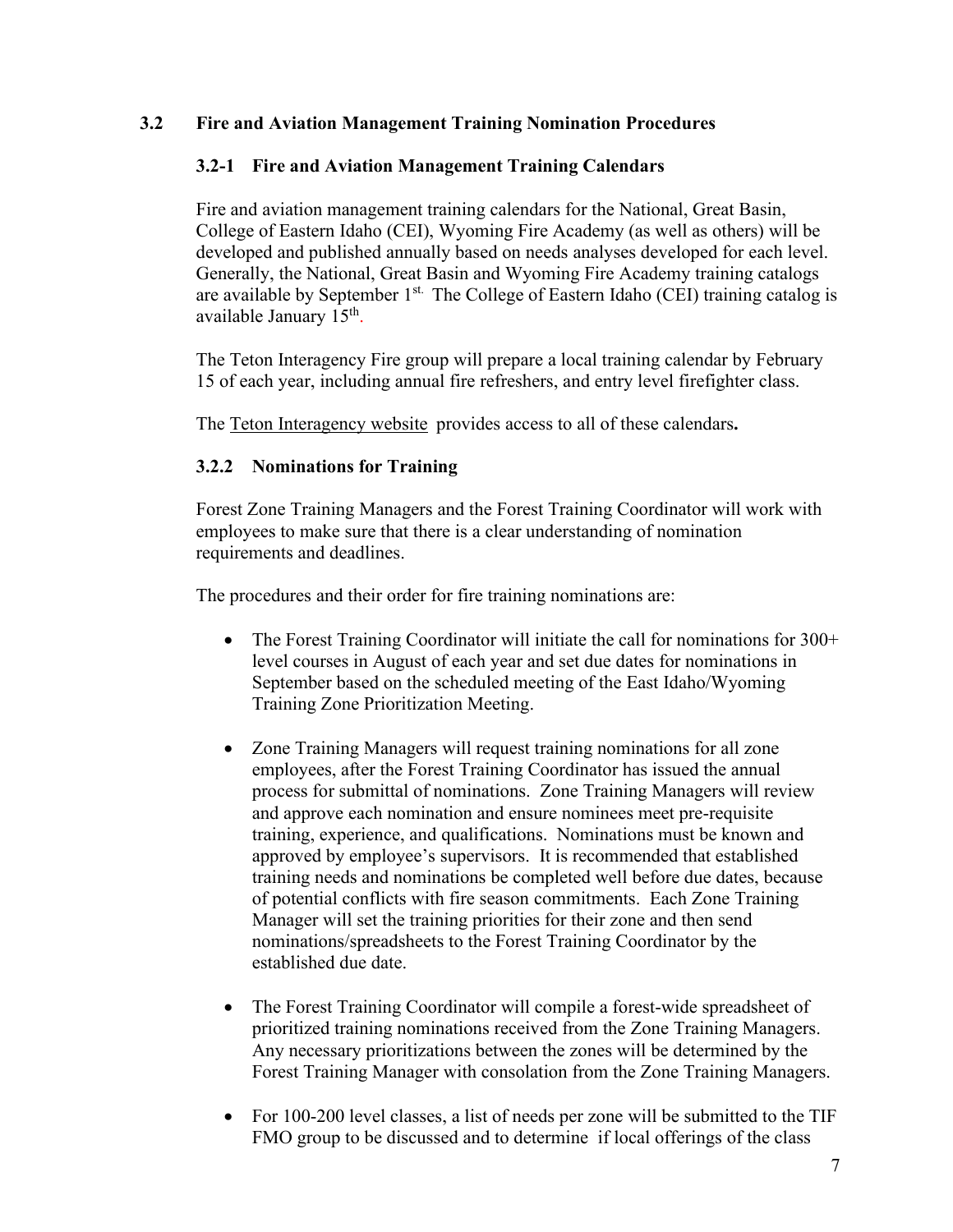should be scheduled. Nominations for these classes will be handled at the dispatch zone level, with coordination between supervisors, training managers and SO fire planner to track costs.

#### **3.2.3 Training and Experience Records**

Employees are responsible for providing training attendance documentation (certificates) to respective Zone Training Managers. Local course coordinators will ensure courses are entered as completed in IQCS and maintain documentation of training put on locally.

Each Zone is responsible for establishing and maintaining documentation of incident management and qualifications for their employees, including annual updates. The Incident Qualification and Certification System update form is accessible on the IQCS website at:

#### [https://iqcsweb.nwcg.gov/sites/default/files/inline](https://iqcsweb.nwcg.gov/sites/default/files/inline-files/IQCS_Responder_Update_0.pdf)[files/IQCS\\_Responder\\_Update\\_0.pdf](https://iqcsweb.nwcg.gov/sites/default/files/inline-files/IQCS_Responder_Update_0.pdf)

Documentation of training and experience obtained by individual employees in the previous year will be made by completion of the Incident Qualifications and Certification System (IQCS) update form. This form should be provided to employees by Unit Training Managers or supervisors at the beginning of each fire season and updates completed by December 15 for permanent and career seasonal employees. Updates to temporary employee's experience record will be done prior to their departure at the end of the season.

Zone Training Managers should provide employees with IQCS Master Record printouts (or electronic) with current year updates no later than December 15 each year, or sooner if job announcement opening/closing dates warrant a sooner issuance. Training Managers, supervisors and employees need to coordinate on this.

#### **3.2.4 Master Record IQCS Folders**

Training Managers in each Zone will maintain course completion documentation in individual training, experience, and qualifications folders for each employee, and will enter this information into the IQCS database. Training managers will begin the process of uploading training information to IQCS to begin the process of maintaining qualifications folders virtually. The [FSFAQG](https://www.fs.usda.gov/managing-land/fire/publications) provides protocols for IQCS managers. Zones will be the official repositories for the master IQCS files and are required to keep all training and experience records in proper folders. These master IQCS files for employees will be held at the following locations: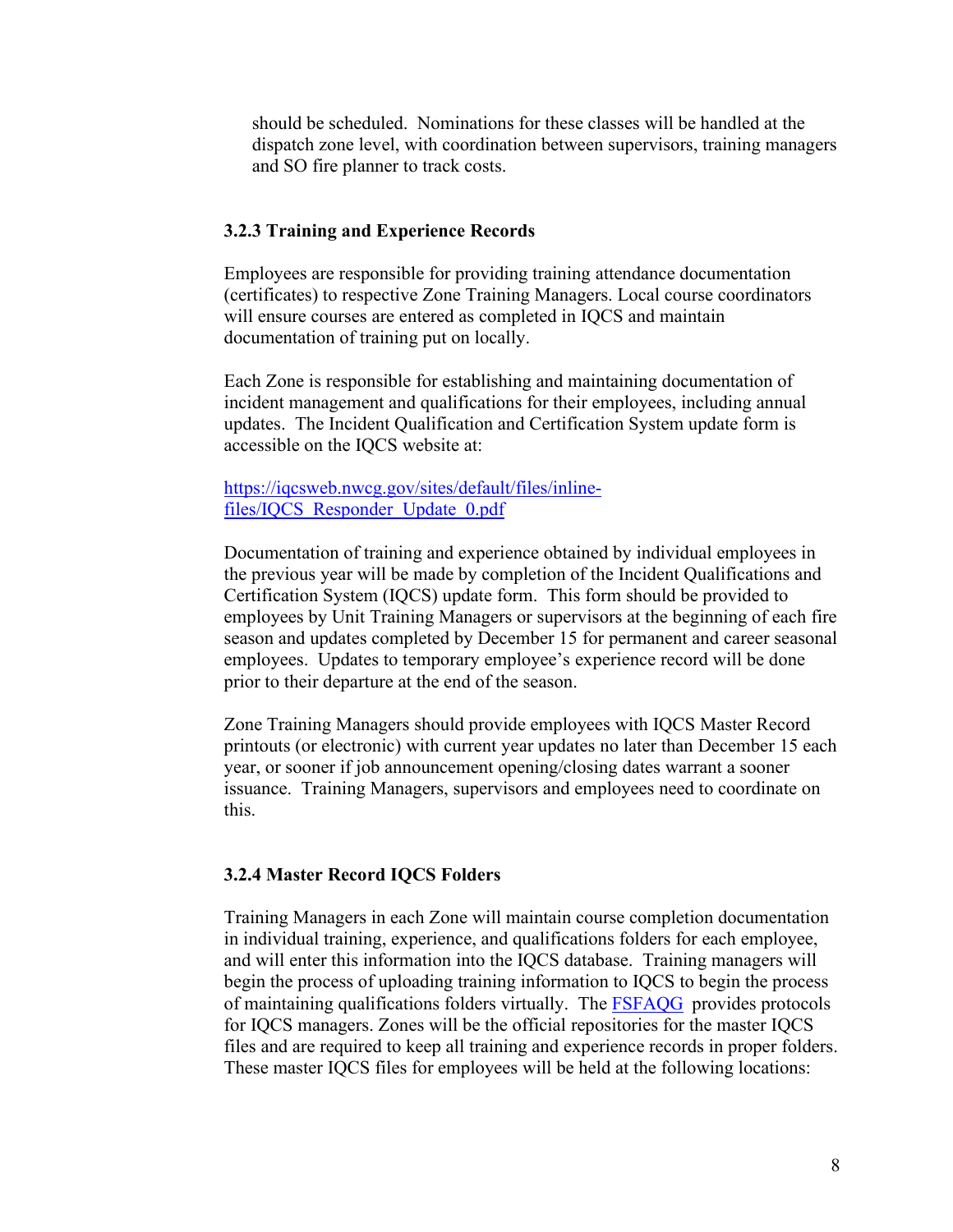| District/Module  | <b>IQCS Master Record Location</b> | Maintenance Responsibility |
|------------------|------------------------------------|----------------------------|
| Supervisor's     | <b>Big Piney</b>                   | Fire Business Manager      |
| Office           |                                    |                            |
| <b>Blackrock</b> | Jackson                            | NZ FMO                     |
| Jackson          | Jackson                            | <b>NZ FMO</b>              |
| Helitack         | <b>Teton Helibase</b>              | Airbase Manager            |
| <b>Big Piney</b> | Pinedale                           | <b>EZ FMO</b>              |
| Pinedale         | Pinedale                           | <b>EZ FMO</b>              |
| Kemmerer         | Afton                              | <b>WZ FMO</b>              |
| Afton            | Afton                              | <b>WZ FMO</b>              |

Records must be maintained in a secure environment with access to only approved supervisors. They will be well organized and immediately available for audits or other needs.

IQCS document folders will be organized by the following tabs as per the **FSFAQG** Record Keeping:

- 1. Master Records
- 2. Experience Records
- 3. Refreshers / Work Capacity Tests
- 4. Certifications / Training Documents
- 5. ICS 226 Individual Performance Ratings and other incident related performance evaluations, letters, or recognitions.
- 6. Position Task Books Initiation page /Certification page (front and back of the cover), and evaluation record pages. This would include those certification records for those positions that do not require taskbooks such as some of the aviation or feller qualifications.

#### **3.2.5 Audits**

IQCS records audits will be scheduled as appropriate to review, organize and update each employee file to meet [FSFAQG](https://www.fs.usda.gov/managing-land/fire/publications) requirements. There are several ways to verify records to complete audits. Audits will be documented in a way so that it is clear the training records comply with policy. Audits will not require a specific method to allow flexibility to those performing the audits.

Audits will be an ongoing process as needed to ensure records are complete and accurate. The Training Committee will review Zone audits annually as described in the Training Committee section. Reps from each area will ensure records are being maintained annually. Reps will also ensure that Master Records are being updated within the folders annually. Any new employees will have an audit performed on their file prior to getting an Incident Qualifications Card issued. Audits will be recorded so that subsequent audits will only need to be reviewed to the point of the last documented audit. Occasionally the training committee will review all audits to ensure past audits have been performed adequately.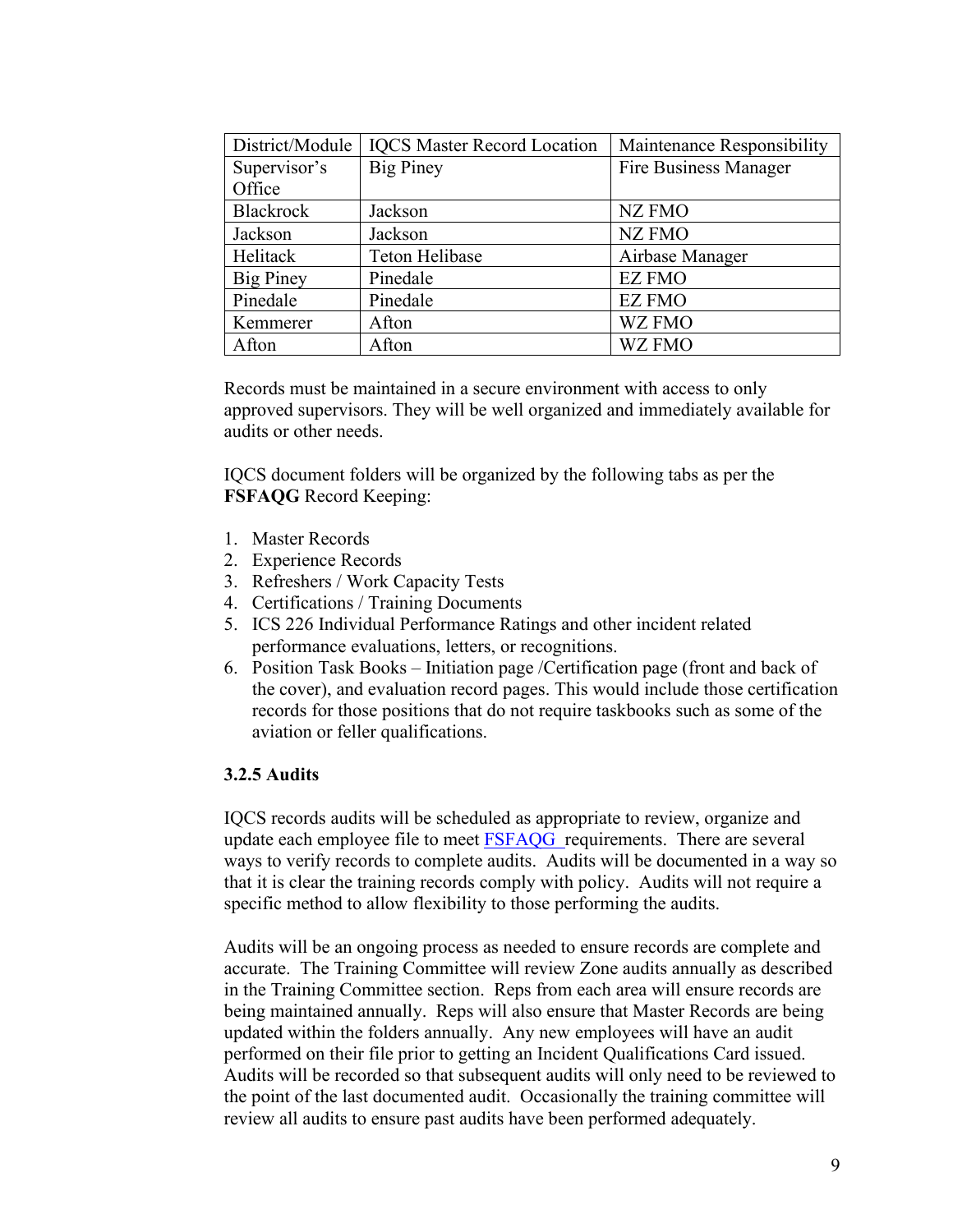# **3.3 Great Basin Coordinating Group and Great Basin Training Center**

The Great Basin Coordinating Group (GBCG) represents the Federal, Tribal, State, and local agencies and entities within the Great Basin Geographic Area, sponsors the [Great Basin](https://wildlandfirelearningportal.net/totara/reportbuilder/report.php?id=76https://wildlandfirelearningportal.net/totara/reportbuilder/report.php?id=76)  [Training Center](https://wildlandfirelearningportal.net/totara/reportbuilder/report.php?id=76https://wildlandfirelearningportal.net/totara/reportbuilder/report.php?id=76) (GBTC) and its annual program of fire and aviation management training at the selected 300 and 400 levels, as well as other courses and workshops determined by geographic area needs analysis.

# **3.5** [College of Eastern Idaho](https://fst.cei.edu/training.php) (CEI) and [Wyoming Fire Academy \(WFA\)](https://wsfm.wyo.gov/training/fire-academy)

The CEI and WFA provide fire and aviation training courses, determined by local needs analysis, at the 100, 200 and selected 300 levels.

#### **3.6 Teton Interagency Fire Training**

The Teton Interagency Fire group will annually provide the following annual training.

- I-100 Introduction to ICS
- I-200 Basic ICS
- S-130 Basic Firefighter Training
- S-131 Advanced Firefighter Training
- S-190 Introduction to Wildland Fire Behavior
- L-180 Human Factors on the Fireline
- RT-130 Fire Safety Refresher Training– required annually for all fire-going personnel
- Work Capacity Tests Arduous, Moderate and Light levels

In addition, the following courses should be scheduled and presented by the Teton Interagency Fire group annually as needed:

- S-200 Initial Attack IC
- S-211 Portable Pumps and Water Use
- S-212 Wildfire Power Saws
- S-215 Fire Operations in the Wildland Urban Interface
- S-219 Firing Devices and Operations
- S-260 Interagency Incident Business Management
- S-271 Helicopter Crewmember?
- S-290 Intermediate Fire Behavior
- L-280 Followership to Leadership

#### **3.7 Funding Fire and Aviation Management Training**

Fire training for fire and fuels funded employees will be paid for by Fire Management. Costs may include salaries, travel, per diem, tuition, and supplies as required. Since a limited amount of preparedness funds are available for training, units may have to prioritize candidates who require those funds if training is to be obtained. The following guidelines should be followed when prioritization is required: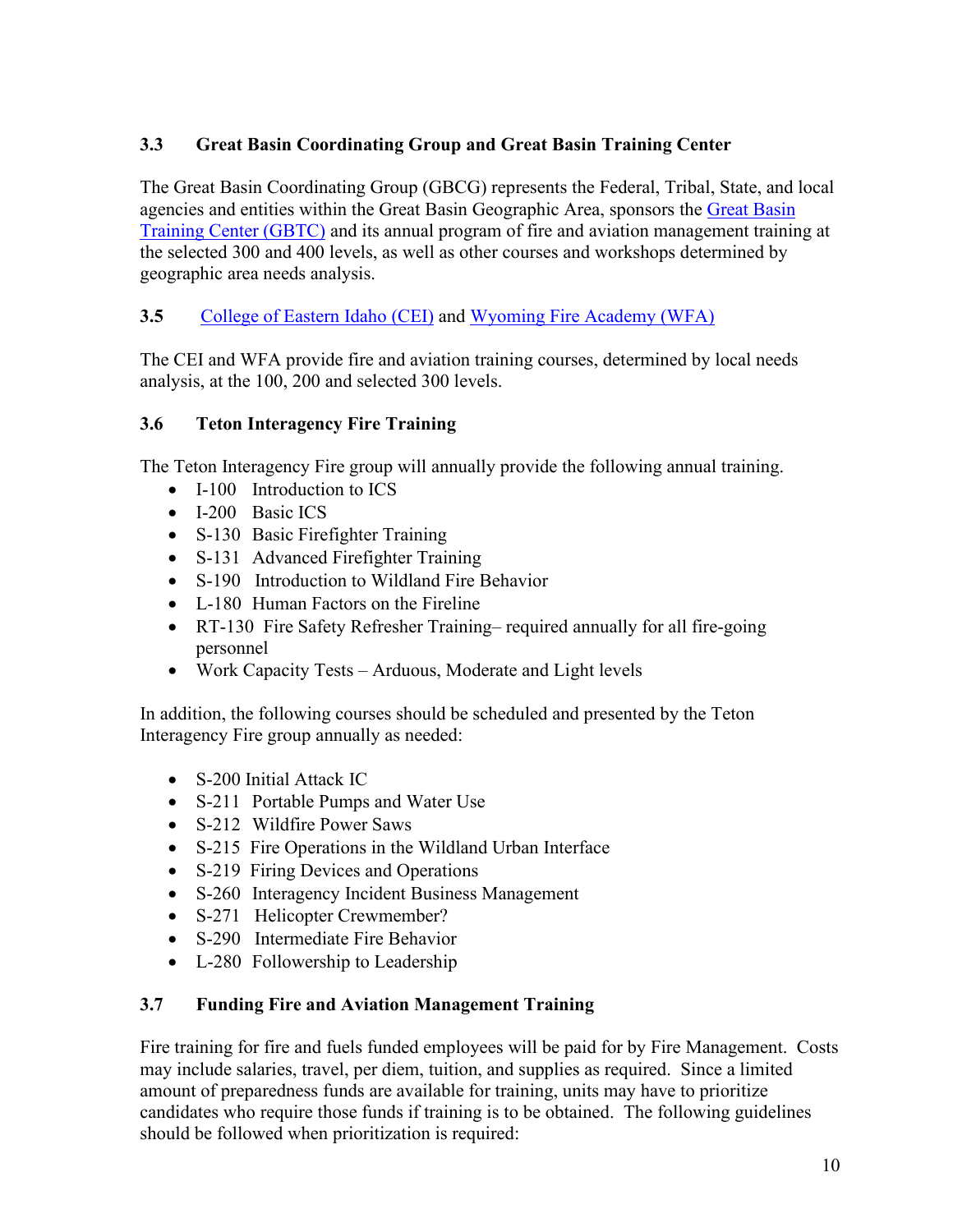- Regular fire-funded employees to obtain or maintain qualifications or enhance performance for their primary job in the Forest fire and aviation organization
- Regular fire-funded employees to maintain current ICS qualifications
- Regular fire funded employees to obtain qualifications for the next level job in the Forest's fire and aviation organization
- Regular fire funded employees to obtain the next level ICS qualifications
- Non-fire-funded employees are eligible to be funded for training out of a national/regional fire SU funds. They will be prioritized after regular fire funded employees.

Fire managers or line officers may deny the use of fire preparedness funds for training if the requested training is not approved on the employee's IDP, the nomination has not been submitted and accepted according to procedures described in 3.2.2 above, or if sufficient training funds are not available.

# **4 - POSITION TASK BOOKS**

#### **4.1 Position Task Book Policy**

The successful completion of all required tasks identified in the position task book (PTB) for a fire job, as determined by an evaluator(s), will be the basis for recommending certification by the Forest Fire Qualifications Review Committee (FQRC).

| <b>FUNCTIONAL</b> | <b>FAFMO</b> or Fire Staff | <b>ZONE TRAINING</b>  |
|-------------------|----------------------------|-----------------------|
| <b>GROUP</b>      | <b>Officer</b>             | <b>MANAGER</b> or     |
|                   |                            | <b>ZONE FMO</b>       |
| <b>COMMAND</b>    | ICT3 and above             | ICT4 and below        |
| <b>OPERATIONS</b> | DIVS and above             | STL/TFLD and below    |
| <b>LOGISTICS</b>  | Unit leaders and above     | All others            |
| <b>PLANNING</b>   | Unit leaders and above     | All others            |
| <b>FINANCE</b>    | Unit leaders and above     | All others            |
| <b>AIR OPS</b>    | ASGS/HLCO and above        | <b>HEBM</b> and below |
| <b>RX FIRE</b>    | RXB1 and above             | RXB2 and below        |
| <b>DISPATCH</b>   | EDSP and above             | EDSD and below        |
| <b>PREVENTION</b> | PETL/INTM                  | <b>PETM/INVF</b>      |

Table 4.1 Position task book initiation authority by functional group in Fire Management

Prerequisite experience and training needs can be found in the FSM 5109.17, Forest Service Fire and Aviation Qualifications Guide and PMS 310-1 to determine if a PTB should be initiated. The specific prerequisites for each incident management job may be found in Forest Service Fire and Aviation Qualifications Guide.

An incident training specialist may issue PTBs to BTNF employees assigned to an incident when a request to issue the PTB has been made to the Forest resulting in agreement between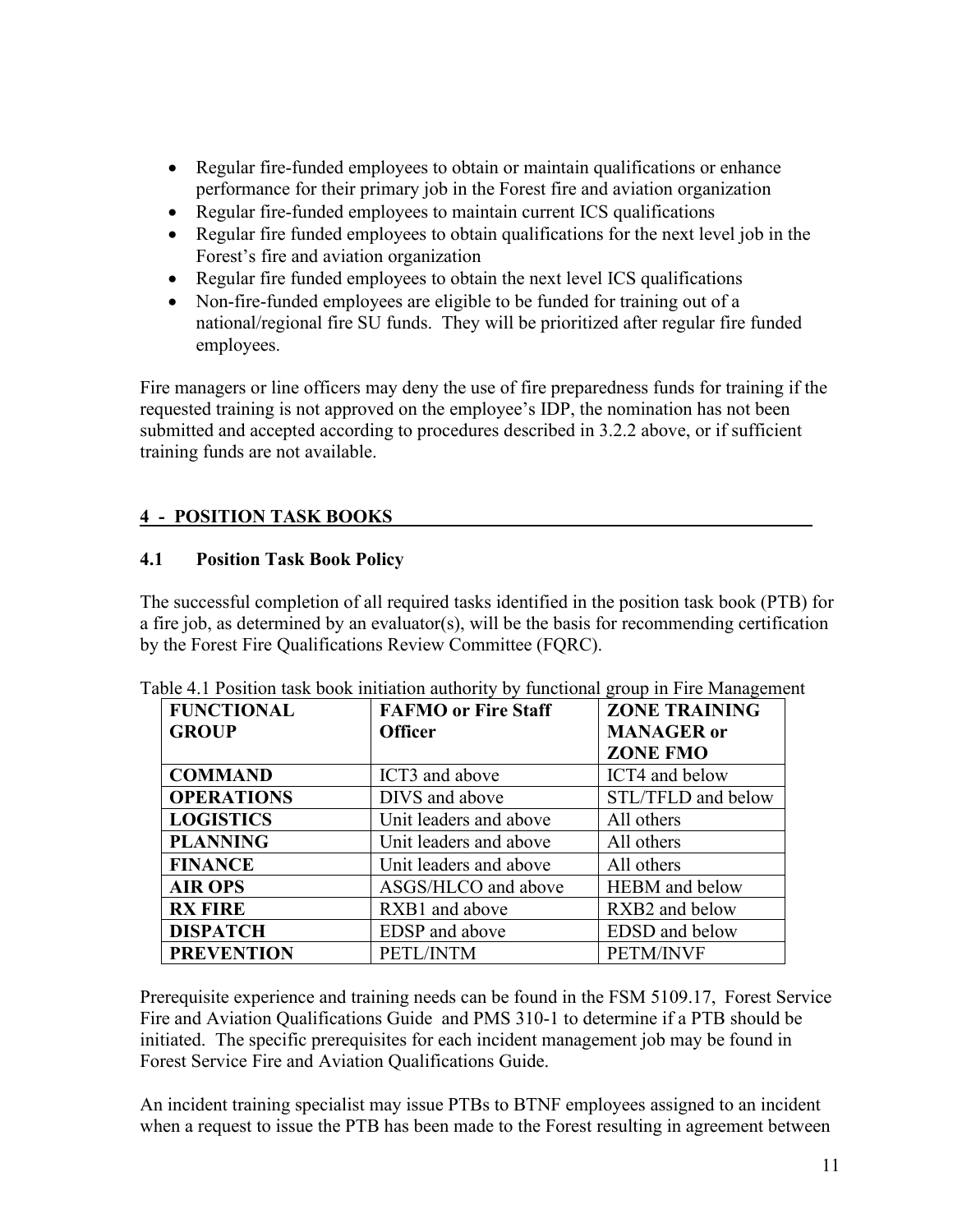the Forest AFMO or the Forest Fire Staff Officer and the employee's unit fire training manager to approve issuance. Concurrence to issue the PTB will be provided to the training specialist by the Forest AFMO, or Forest Fire Staff Officer and/or zone training manager, as appropriate (table 4.1). If an incident training specialist issues a PTB, the Forest AFMO or Forest Fire Staff Officer's name and unit contact information will appear on the front cover as the person/unit authorizing the initiation. An individual may not have more than six active position task books at one time. No more than two task books may be in a single functional area.

Initiations of PTBs will be documented in IQCS, and the cover sheet of the PTB retained as hard copy documentation in the individual's IQCS folder. The trainee is responsible for the PTB until it has been completed. After completion, the PTB will be forwarded through the zone training manager to the Forest AFMO or Forest Fire Staff Officer. The Forest Fire Qualifications Review Committee (FQRC) will determine whether the trainee should be certified in the position by reviewing the information provided by evaluators and recommendations provided in the documentation for each experience. Some entry level positions, defined in the certification section of this document, will not need to be presented to the FQRC for certification and will be at the discretion of the Forest AFMO or Forest Fire Staff Officer. Although not required, it is recommended that trainees successfully perform in at least two assignments (on two separate incidents) in each incident management job for which a PTB is issued, under two or more qualified evaluators. Reference the PTB for instruction on types of assignments needed for specific tasks. Certification obtained with only one trainee assignment should be considered an exception and typically multiple assignments should be completed prior to recommendation for certification.

# **4.2 Position Task Book Procedures**

The following process will be followed for initiation of position task books, evaluation of experience, and recommendation of certification.

**4.2.1 Task Book Initiation (**See Table 4.1 to determine who can initiate PTB's)

Position Task Books (PTB) can be initiated prior to attendance and successful completion of required training. However, Trainees cannot become fully qualified for the position until required training has been successfully completed. A Trainee must be qualified in the prerequisite position(s) before a PTB can be initiated. Agency equivalent courses, and courses that are interchangeable as identified by the NWCG Training Working Team, may be substituted for required courses. For information on interchangeable courses and course equivalency guidelines, see the [NWCG Standards for Course Delivery, PMS 901-1](https://www.nwcg.gov/publications/pms901-1) The employee must meet the physical fitness requirements for the trainee position.

# **4.2.2 Task Book Evaluation**

• Reference the PMS 310-1 for information on responsibilities of trainees, coaches, evaluators, and certifiers for position task books.

# **4.2.3 Task Book Certification**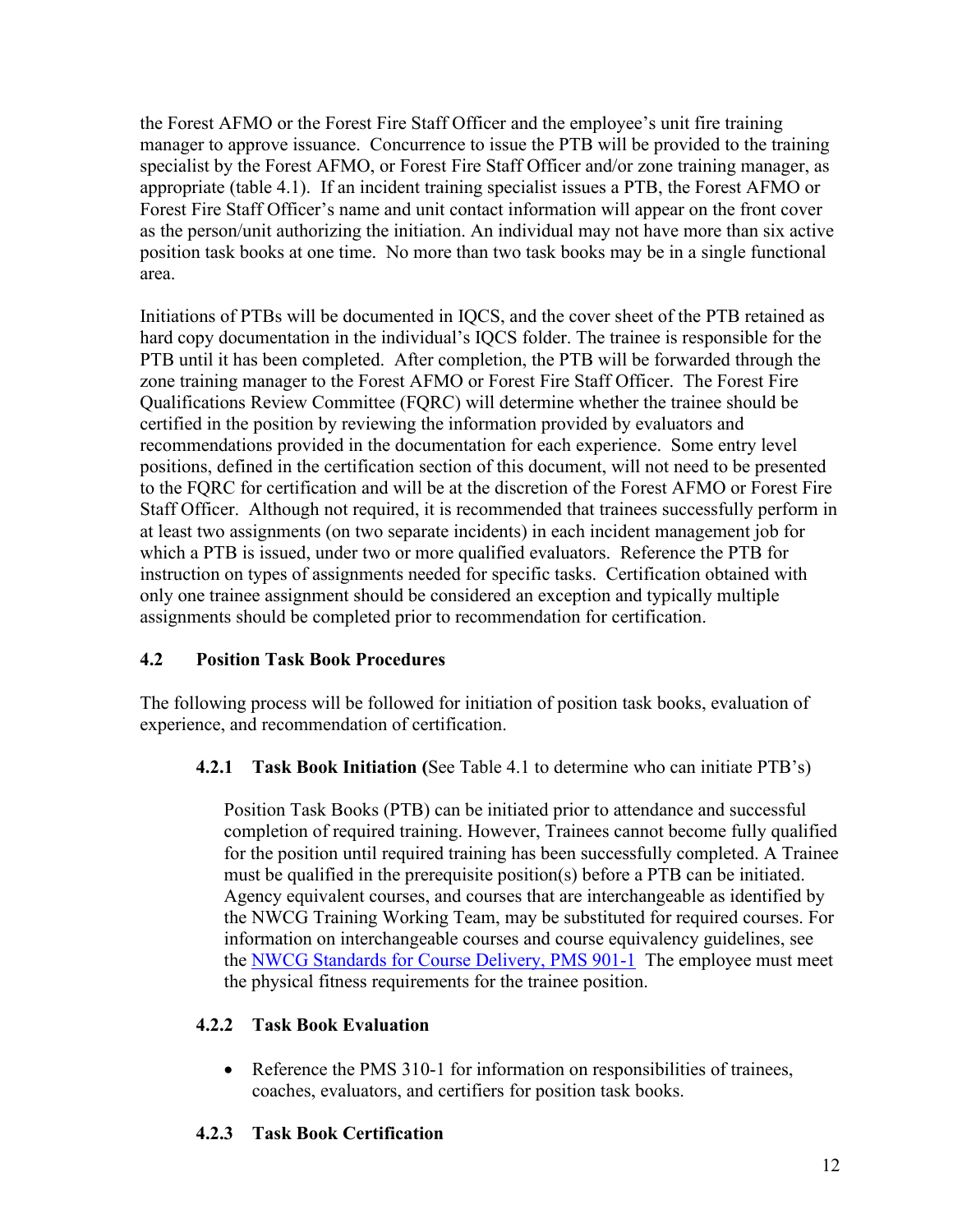• A PTB must be completed within three years from the time the first task is evaluated. The employee to whom the task book is issued is responsible for ensuring the completed PTB is signed and dated as required by the instructions. As soon as all tasks are evaluated, documented, and the evaluator recommends the trainee be qualified, the employee should present the PTB to his or her Zone Fire Training Manager who will review and then forward the completed PTB to the Forest AFMO or Forest Fire Staff Officer. Forest Fire Staff Officer or Forest AFMO will review specific entry level positions (reference matrix chart below) and re-validate that employee meets all the requirements then complete for "Agency Certification" without convening FQRC for certification recommendation. These specific entry level positions do not require FQRC approval.

#### **Agency Certification Matrix for Certifying Official:**

| <b>Functional Area</b>        | Agency ceruntation matrix for certifying official.<br><b>Forest Fire Staff Officer and/or Forest</b><br><b>AFMO "Agency Certification" at FQRC</b> | <b>PTBs to be reviewed</b><br>outside of FQRC mtgs and                              |  |
|-------------------------------|----------------------------------------------------------------------------------------------------------------------------------------------------|-------------------------------------------------------------------------------------|--|
|                               | meetings                                                                                                                                           | presented directly to the<br><b>Forest Fire Staff Officer</b><br>and/or Forest AFMO |  |
| <b>COMMAND</b>                | ACDR, *AREP, ICT1/2, ICT3, ICT4, LOFR,<br>PIO1/2, PIOF, SOF1/2, SOFR                                                                               | ICT5, PIOT                                                                          |  |
| <b>OPERATIONS</b>             | CREP, CRWB, DIVS, ENGB, FELB, FIRB,<br>HEQB, OSC1/2, *OPS3, *OPBD,<br>STAM, STCR, STEN, STEQ, STPS, TFLD                                           | ENOP, FFT1, FAL1/2 or 3(FAL<br>taskbook is not required)                            |  |
| <b>AVIATION</b>               | AOBD, ACAC, ASCO, ASGS, ATBM,<br>ATCO, ATGS, FWBM, HEBM, HLCO,<br>HMGB, HTMG, SEMG, RAMP, MXMS,<br>RTCM, UASP, UASD, UASM, UASL                    | ABRO, ATIM, DECK, HECM,<br>FWPT, HTMM, HTPT, PLDO                                   |  |
| <b>PRESCRIBED FIRE</b>        | RXB2, RXB1, RXM2, RXM1                                                                                                                             | RXB3                                                                                |  |
| <b>PLANNING</b>               | ACPC, DMOB, DOCL, ESFA, ESFL, ESFS,<br>ESFW, FBAN, FOBS, GISS, HRSP,<br>*IARR, IRIN, ITSS, LTAN, PSC2, PSC3,<br>RESL, SITL, SOPL, TNSP             | DPRO, FEMO, SCKN                                                                    |  |
| <b>LOGISTICS</b>              | ACRM, CDSP, COML, FACL, FCMG,<br>FDUL, GSUL, LSC2, LSC3, MEDL,<br>SECM, SPUL, *SUBD, *SVBD, WHLR                                                   | BCMG, CAST, CASC, COMT,<br>EQPM, INCM, ORDM,<br>RADO, RCDM, WHHR                    |  |
| <b>FINANCE/ADMIN</b>          | BUYL, COMP, COST, FSC2, FSC3, INBA,<br>PROC, TIME                                                                                                  | BUYM, CLMS, CMSY, EQTR,<br>ICPI, INJR, PTRC                                         |  |
| <b>DISPATCH</b>               | ACDP, CORD, EDSD, EDSP, IADP, INTS                                                                                                                 | <b>EDRC</b>                                                                         |  |
| PREV/<br><b>INVESTIGATION</b> | INTM, INVF, PETL,                                                                                                                                  | <b>PETM</b>                                                                         |  |

\*Does not have a PTB but identified in the PMS 310-1/FSFAQG

• The Fire Qualification, Review and Certification Committee (FQRC) will evaluate the PTB for certification based on the completed task book with final evaluator's recommendation and specific knowledge of the employee's experience and demonstrated capabilities.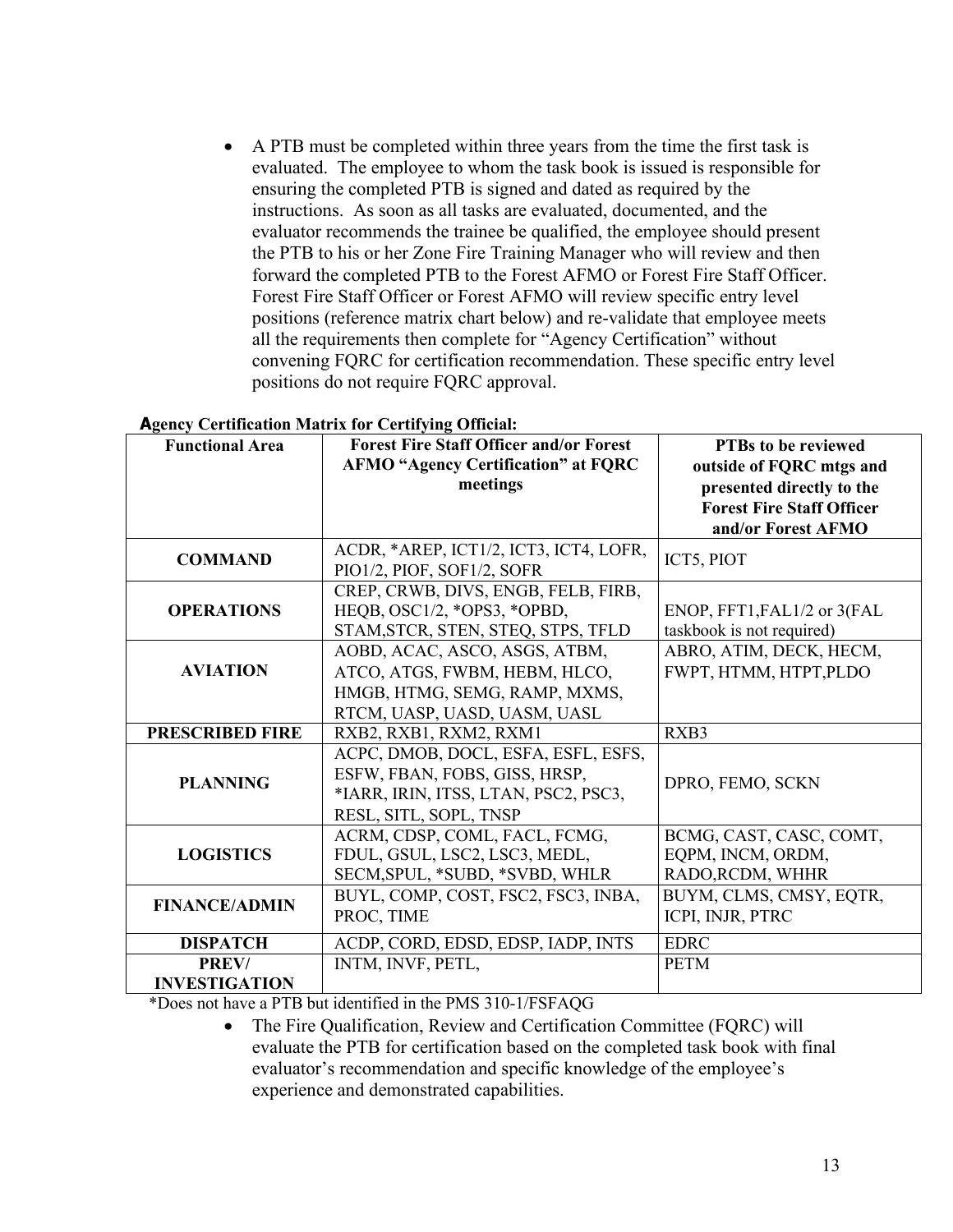- A PTB is valid for 3 years from the day it is initiated. Upon documentation of the first task in the PTB, the 3-year time limit is reset from that new date. If the PTB is not completed in 3 years from the date of the PTB initiation (or first task being evaluated), the PTB will expire. A new PTB may be initiated. Prior experience documented in the expired PTB may be taken into account in completion of the new PTB at the discretion of the Certifying Official. All current qualification standards identified in the Forest Service Fire and Aviation Qualifications Guide must be complete prior to certification.
- At least one incident performance evaluation will be attached to the PTB. At a minimum the certifying performance evaluation will be attached when submitted for FQRC review.
- The Forest's FQRC has determined that a minimum qualification of ICT5 and prior fixed wing observing experience is required for performance of the AOBS qualification while on the home unit.

# **5 - CERTIFICATION OF QUALIFICATIONS**

# **5.1 Position Qualifications**

Training courses should be taken in ascending order of complexity based on successively higher levels of responsibility and skills in fire and aviation management. The required training identified for each position is set out in the Forest Service Fire and Aviation Qualifications Guide and PMS 310-1.

# **5.2 Forest Fire Qualifications Review Committee**

The Forest Supervisor will establish a Fire Qualification, Review and Certification Committee (FQRC) composed of Forest and District representatives with sufficient fire management and suppression experience to assess the fire experience, performance, qualifications, and formal training of personnel being rated. The committee must include a Human Resources and Union representatives as appropriate. The Forest Fire Qualifications Review Committee (FQRC) is established to determine certification of incident management job (ICS) qualifications of agency personnel. The Forest's Fire Staff Officer is responsible to establish and convene the FQRC annually, and to ensure a system is in place to prioritize training, development and currency assignments for employees to reach and maintain incident management job qualifications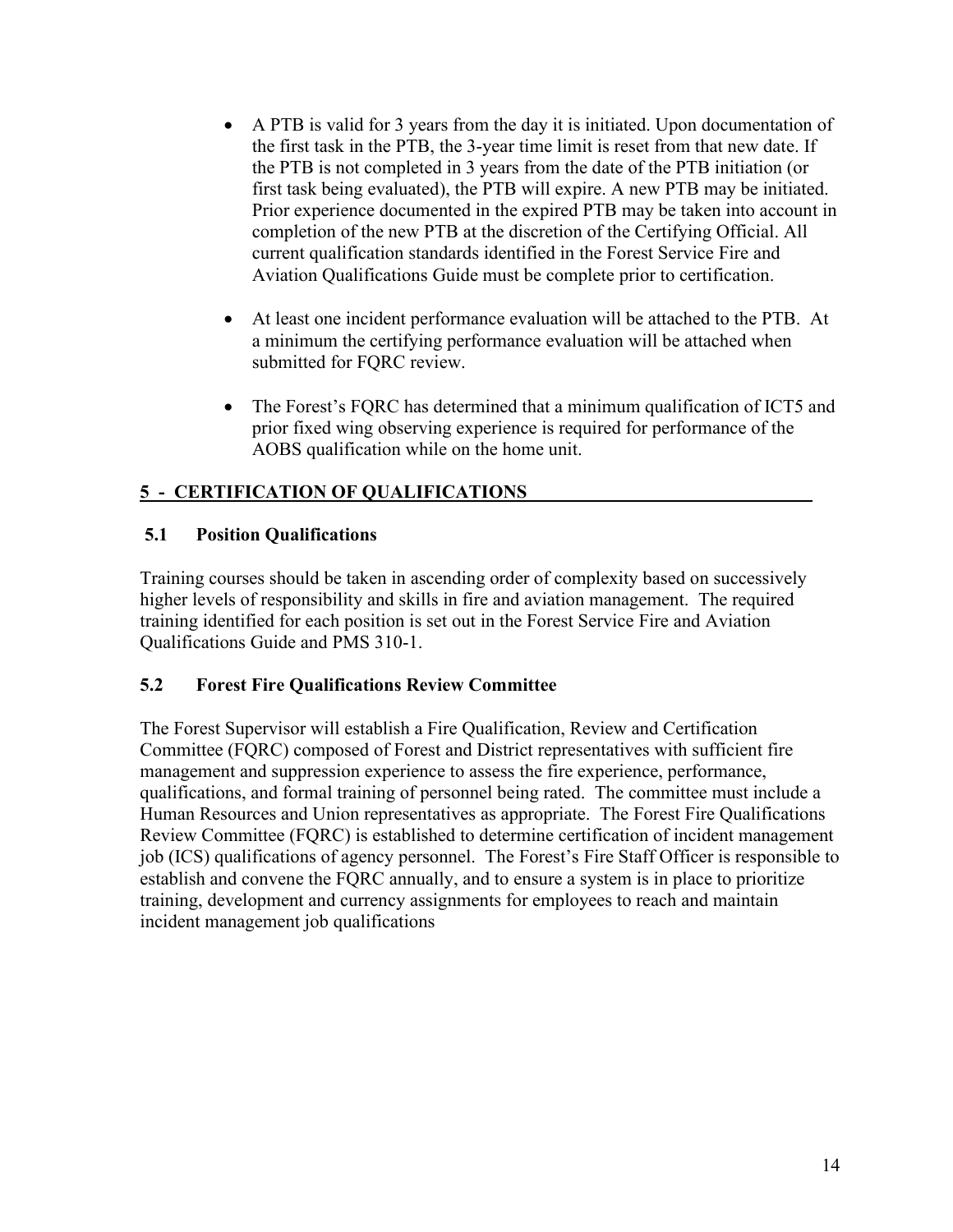| 2022 Bridger-Teton National Forest Fire Qualifications Review Committee |  |  |  |  |  |
|-------------------------------------------------------------------------|--|--|--|--|--|
|-------------------------------------------------------------------------|--|--|--|--|--|

| Forest Fire Staff Officer  Tobin Kelley, Chair |  |
|------------------------------------------------|--|
|                                                |  |
|                                                |  |
|                                                |  |
|                                                |  |
|                                                |  |
|                                                |  |
|                                                |  |
|                                                |  |
|                                                |  |

The Forest Training Coordinator (Heather McDonald) may be called upon to inform the FQRC as needed on associated topics of interest.

\* The line officer representative can be the Forest Supervisor or one of the District Rangers as assigned

#### **5.2.1 FQRC Responsibility and Procedures**

The FQRC will convene at least twice a year. The FQRC can be assembled as needed to review urgent certifications that may be needed to cover a critical fire management role for the program or for individuals looking to meet minimum job requirements when applying for jobs in Fire Hire. The timeframes for Fire Hire may require the FQRC to review and certify some PTBs in late summer or early fall. These meetings can be accomplished on a conference call with the PTB and associated documentation being emailed prior to the call providing ample time for review. Meeting dates will be scheduled in advance so that ample time can be provided to Incident Qualifications Card Committee Members so that they can attend. Full committee attendance may be difficult. The committee will decide if enough representation is present to go forth with a meeting if all committee members are not present.

The following protocol will be followed:

- Completed PTBs will be scanned and emailed to the FQRC at least one week before the conference call
- A cover sheet including the IQCS audit sheet (for the position and a signature block for each FQRC member, including the line officer and union representative, will be included with the scanned copies. Audit sheets must reflect current FSFAQG requirements.
- Each FQRC member will sign the signature block prior to forwarding the completed package (PTB, cover sheet, signatures) to the Forest Fire Staff Officer for final certification.
- At least one incident performance evaluation will be attached to the PTB. At a minimum the certifying performance evaluation will be attached.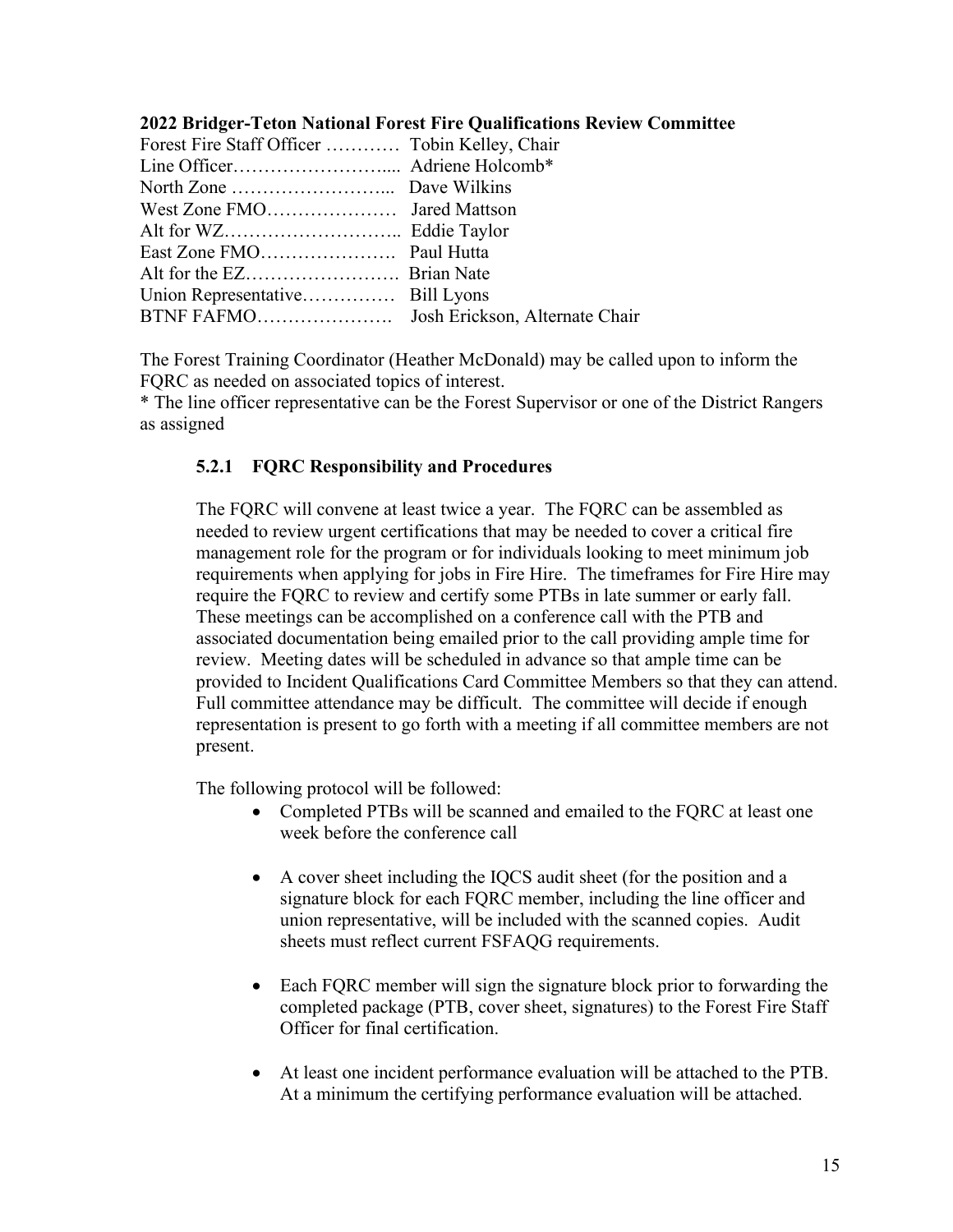#### **5.3 Documentation of Qualifications**

Once qualifications have been certified by the FQRC, documentation of qualifications will be made on Form PMS-310-3, Incident Qualification Card (IQC). All employees who are qualified for ICS positions will be issued an IQC annually. Incident Qualifications Card expiration dates:

- Positions requiring work capacity tests (WCT) are valid through the fitness expiration date listed on the card. If an employee is on an emergency assignment on the date their WCT/refresher expires, they will be able to complete the assignment including any extensions. Upon return to their duty station they must complete the WCT/refresher and acquire a new Incident Qualification Card prior to accepting any new assignments.
- Positions not requiring WCT for issuance are valid for 13 months from the date the card was signed by a certifying official.

# **5.3.1 Form 310-3, Qualifications Card Signing Authority**

The District Ranger may sign form PMS 310-3 issued to temporary employees on their units qualified for the following positions.

- Firefighter 1 (FFT1)
- Firefighter 2 (FFT2)

The Forest Supervisor may delegate signing authority to Forest Fire Management Officer and Forest Assistant FMO for all other positions except Area Command, Type 1 Command, General Staff, and certain aviation positions.

The Regional Forester has delegated authority to sign Incident Command and Type 1 Command and General Staff Qualification Cards, to the Director of Fire and Aviation Management

# **5.4 Transferring Qualifications**

Personnel who transfer to the BTNF from another agency and who have been certified for incident positions according to the policy of that agency will have their qualifications recognized if the qualification standard met the minimum requirements set in PMS 310-1.

#### **5.5 Certification and Acceptance of Qualifications of Personnel Hired Under the Administratively Determined Pay Plan or as Contractors**

The Forest recognizes the value of personnel who have qualifications gained by previous training and experience or obtained from non-government sources and who are available to be hired under the Administratively Determined Pay Plan (AD) for emergency support to fire preparedness and suppression activities or as private contractors.

# **5.5.1 Personnel Hired Under the Administratively Determined Pay Plan(AD)**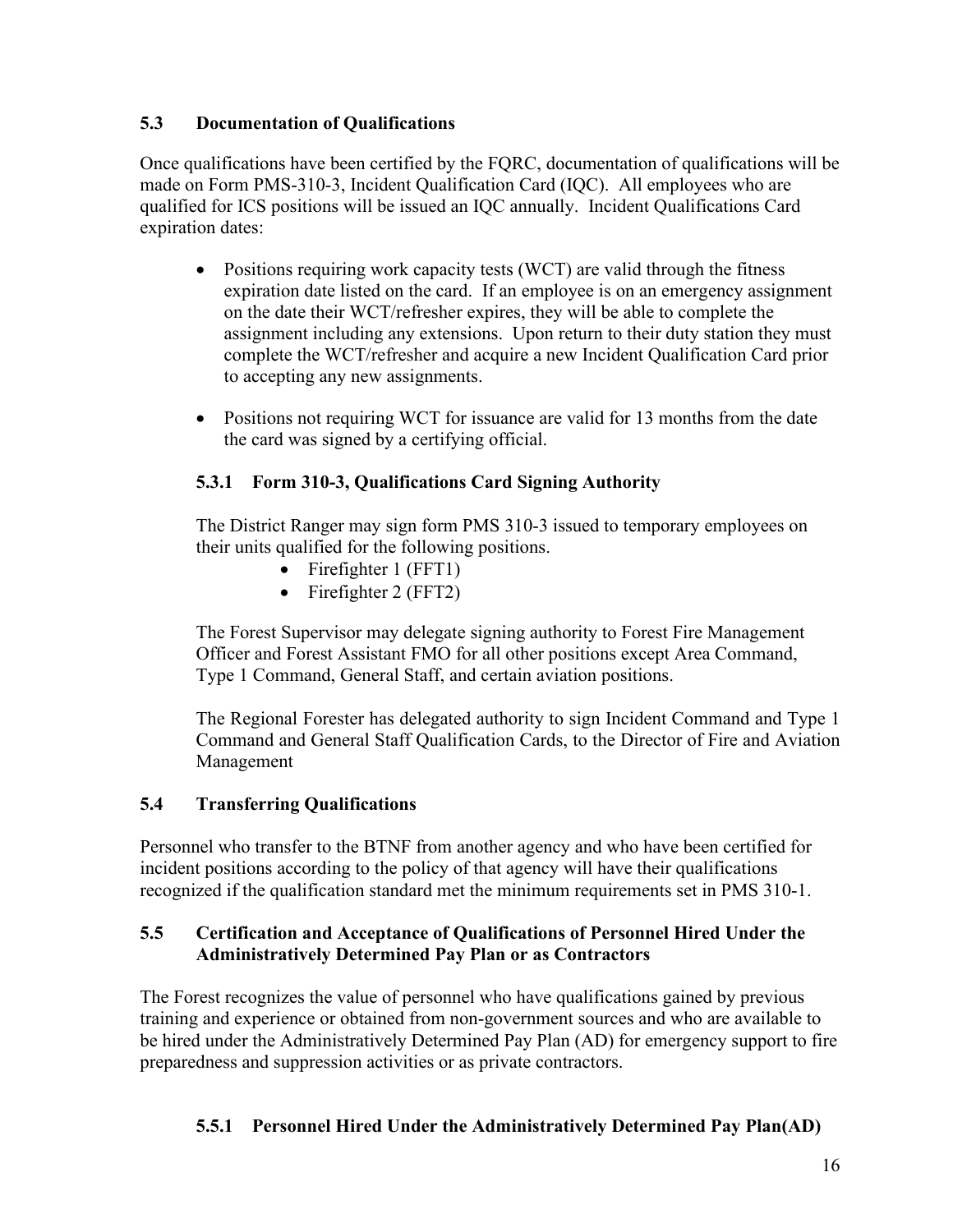Information regarding AD's can be found at: [https://www.fs.usda.gov/managing](https://www.fs.usda.gov/managing-land/fire/ibp/personnel)[land/fire/ibp/personnel](https://www.fs.usda.gov/managing-land/fire/ibp/personnel)

# **5.5.2 Personnel Hired Under Contract**

Contractors who perform fire suppression jobs for the Forest Service must meet NWCG qualifications standards established in PMS 310-1. It is the responsibility of the contractor to certify the qualifications of their employees. A contractor may selfcertify qualifications following procedures set by NWCG directions.

Forest Service personnel may serve as evaluators of performance for contractor personnel holding position task books issued by their employer.

Qualifications of personnel certified by a contractor (employer) or self-certified to NWCG standards will be recognized by the BTNF, subject to satisfactory performance in the fire job(s) for which they have been certified.

All personnel assigned to contracted resources hired by the Forest must have their performance on each assignment evaluated and documented on the Incident Personnel Performance Rating form, ICS Form 225.

# **6 - PHYSICAL FITNESS QUALIFICATIONS**

# **6.1 Physical Fitness Qualifications Standard; Work Capacity Test**

USDA Forest Service [Work Capacity Tests for Wildland Fire Qualifications –](https://www.fs.usda.gov/sites/default/files/media_wysiwyg/2015_final_wct_implementation_guide.pdf) [Implementation Guide](https://www.fs.usda.gov/sites/default/files/media_wysiwyg/2015_final_wct_implementation_guide.pdf) serves as direction for administration of work capacity testing on the BTNF.

The work capacity test (WCT) is the physical fitness qualification standard for wildland firefighters. The WCT must be taken and passed at the appropriate level for the incident management job for which an employee is qualified through training and experience. In cases where an employee is qualified for more than one incident management job requiring different levels of fitness, the highest fitness level will be used as the standard the employee must test for and meet.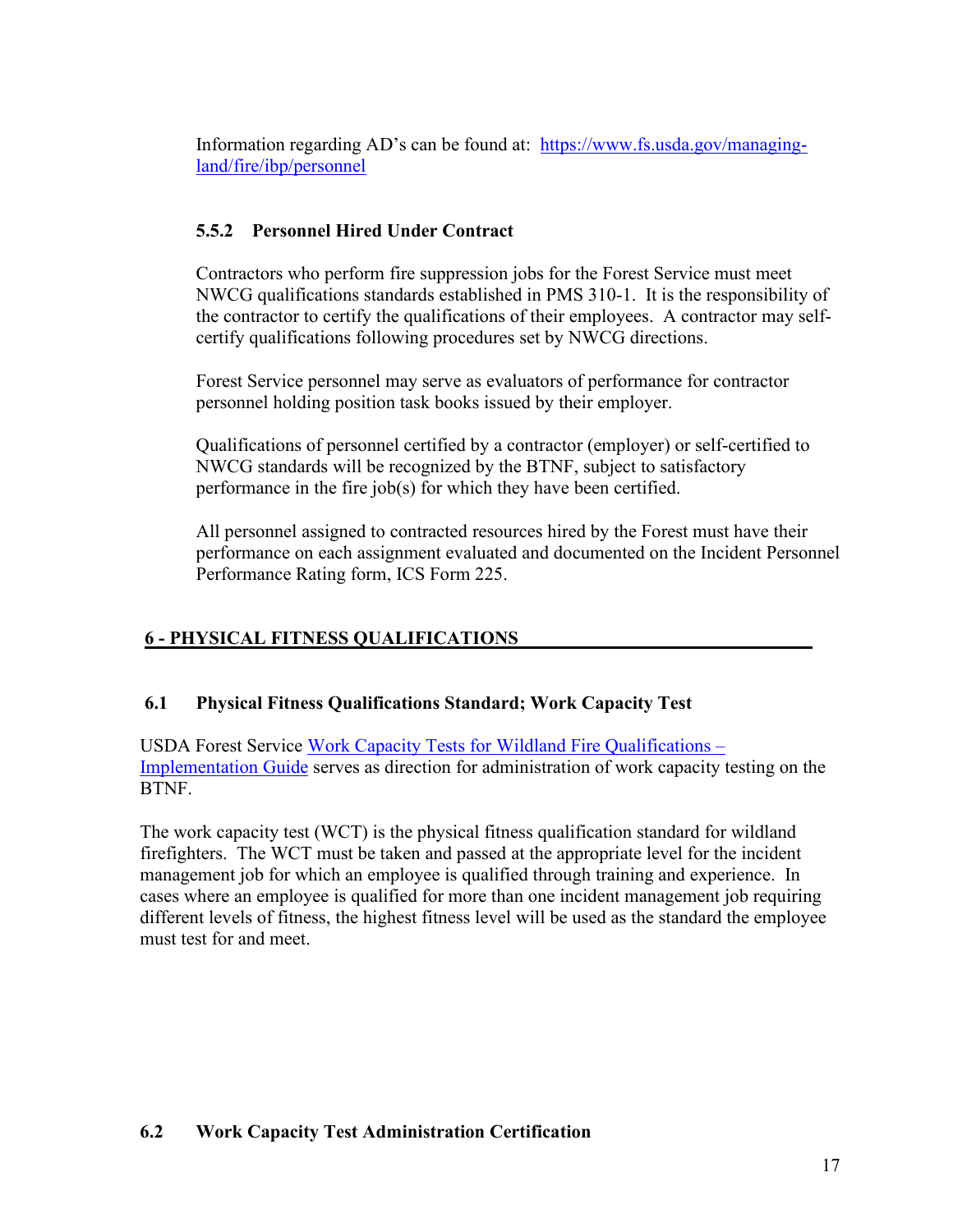The Forest Fire Management Officer (FFMO) or delegated Assistant FMO should put on triannual training, as needed, to certify prospective work capacity test administrators (individual administrators must attend the training triennially). Discussion items to cover include: Types of Work Capacity Tests, Safety, medical emergency preparedness, course parameters, equipment, documentation and general administration of the work capacity tests. Reference Appendix A of the [Work Capacity Test Administrators Guide](https://www.fs.usda.gov/managing-land/fire/safety/wct) for further guidance on WCT administration.

#### **6.3 Annual Fitness Testing Requirements**

A successful (pass) WCT score is recognized for twelve (13) months from the date the test was last administered. The Forest goal is to have career and career-seasonal employees take the WCT by May 15, in the current year. Temporary employees should be tested as required as soon as practical after beginning their employment.

The safety of personnel, both the individual firefighter and those with whom they are assigned to work with, will be the foremost consideration of the physical fitness and qualifications program on the BTNF. If at any time, a fireline supervisor or unit FMO has a doubt about an employee's physical fitness for fire duty, based on observations of performance or physical condition, the employee can be made to stand down from potentially hazardous assignments and their fitness for duty re-evaluated following procedures described in the Work Capacity Test Implementation Plan

#### **7 - FIRE TRAINING FOR ADs and CONTRACTORS**

The Forest is able to pay for training costs to keep certifications and qualifications maintained for those AD's we sponsor. For AD's looking to gain additional qualifications, they will need to bear those training costs. Once qualified, the agency can pay to maintain new qualifications.

#### **8 - QUALIFICATIONS CURRENCY**

#### **8.1 Experience Requirements**

Requirements for currency of experience are three years for air operations and expanded dispatch positions and five years for all other positions. Experience in positions, including similar ICS jobs, that meet currency requirements can be found for each position in the FSFAQG

#### **8.2 Re-certification of Qualifications**

Reference the [FSFAQG](https://www.fs.usda.gov/managing-land/fire/publications)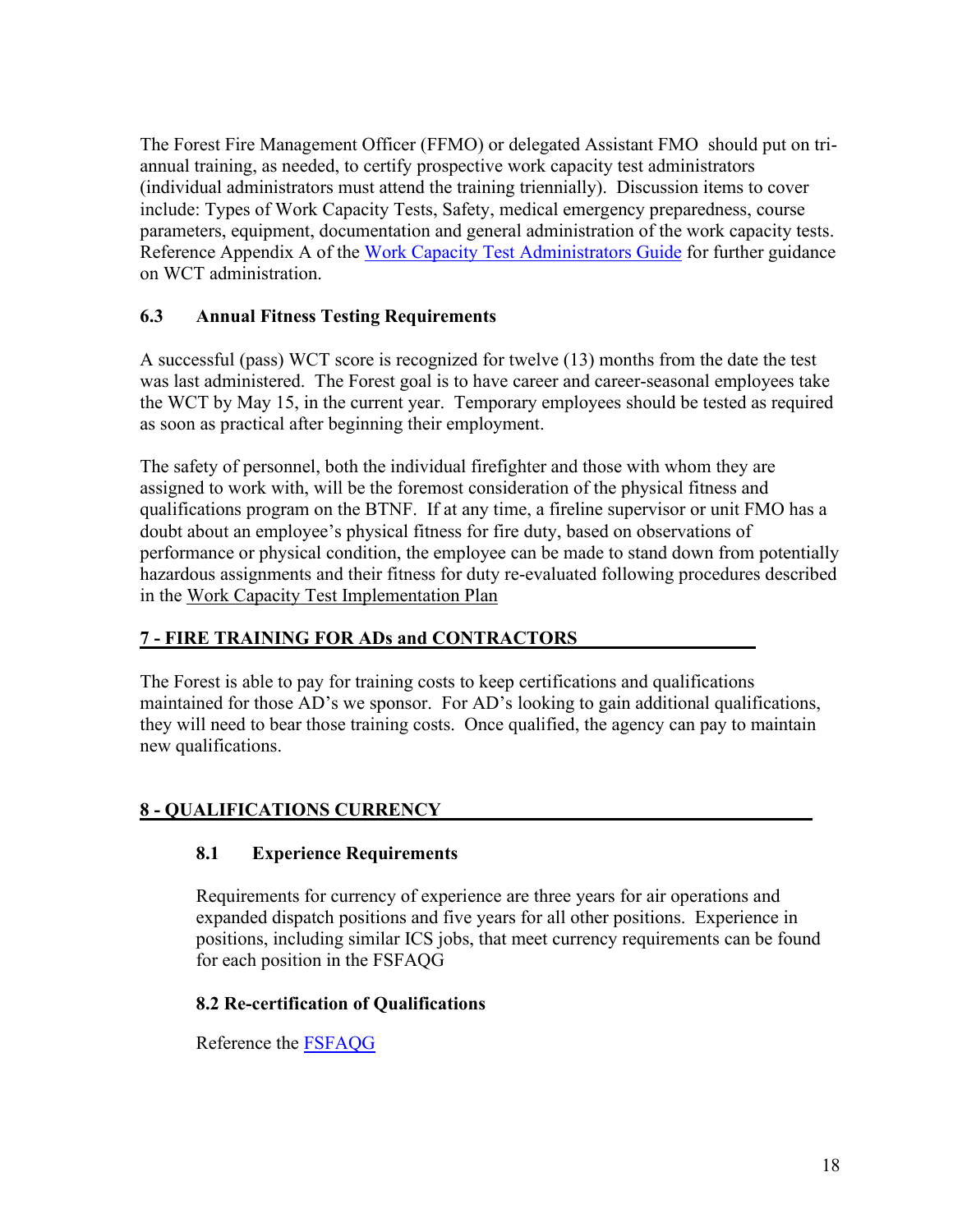#### **8.3 Fire Safety Refresher**

The local unit shall determine the specific content of the annual fireline refresher training being delivered each year, The national [WFSTAR](https://www.nwcg.gov/publications/training-courses/rt-130) site provides suggested content each year that meets refresher requirements.

The content must include, but is not limited to, the following core subject areas:

1. Avoiding Entrapments.Use training and reference materials to study the risk management process as identified in the Incident Response Pocket Guide and rules of engagement as appropriate to the participants, that is, LCES, Standards Firefighting Orders, Eighteen Watch-Out Situations, Incident Objectives etc….

2. Current Issues. Review and discuss identified "hot topics" as found on the current [Wildland Fire Safety Training Annual Refresher \(WFSTAR\) website.](https://www.nwcg.gov/publications/training-courses/rt-130) Review forecasts and assessments for the upcoming fire season and discuss implications for firefighter safety.

3. Fire Shelter. Review and discuss last resort survival. Conduct "hands-on" fire shelter inspections. Practice shelter developments in applicable crew/module configurations. Do not conduct "live fire" exercises for the purpose of fire shelter deployment training.

4. Other Hazard and Safety Issues. Choose additional hazard and safety subjects, which could include SAFENET, current safety alerts, site/unit specific safety issues and hazards.

#### **8.4 Evaluating Performance**

Completed incident performance evaluations for personnel are the key to monitoring successful training and experience development and validating qualification certification and maintenance of qualifications, as well as recognizing good performance and designing corrective measures for sub-standard performance.

All BTNF personnel assigned to fire duty off-Forest or beyond the jurisdiction of neighboring cooperators should obtain an incident performance evaluation from their incident supervisor. Crews and other modules will receive a single evaluation from each supervisor during multiple operational period assignments. Individual crew and module members will be provided with a written evaluation from their module leader. Performance evaluations should be obtained prior to release and demobilization from the incident and include open discussion between the incident supervisor and evaluated employee or module leader.

Trainees will attempt to get a performance evaluation on every trainee assignment. Evaluations should be attached to the PTB for each assignment. This information will help subsequent evaluators key in on specifics where the trainee needs more experience. FQRC will use this information to aid the final certification determination.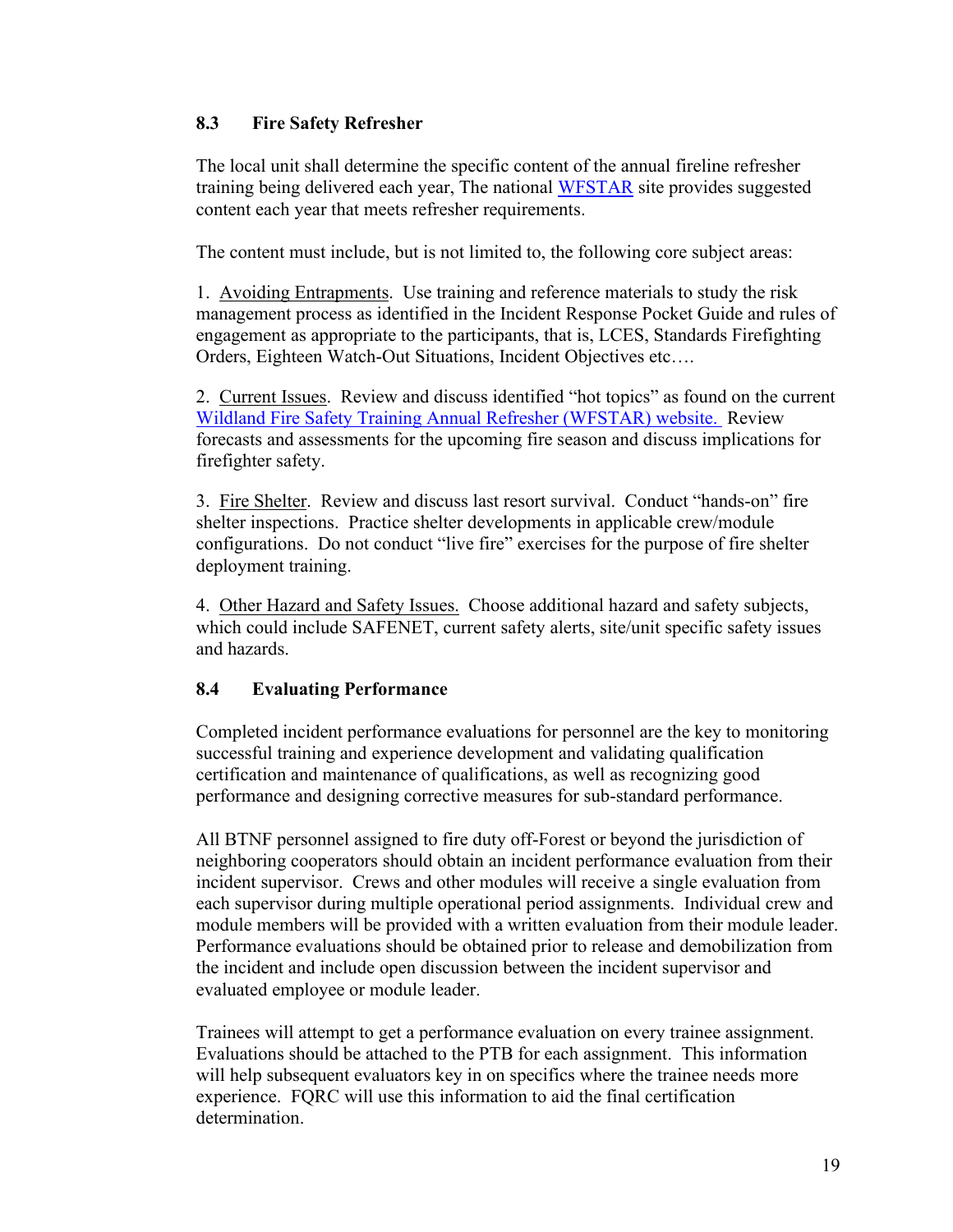BTNF personnel who supervise firefighters from other units assigned on the Forest will provide those individuals or modules with constructive performance evaluations before they release or demobilize the resource. Local cooperator forces engaged in support of initial attack do not require evaluations unless requested.

It is the employee's responsibility to request written performance evaluations from incident supervisors if that supervisor does not offer the evaluation.

Incident performance evaluations will be provided to the home-unit fire management officer when the employee/module returns from the assignment, reviewed for appropriate action, and placed in the employee's fire training, experience, and qualifications file.

#### **8.5 De-Certification of Qualifications**

De-certification is the process of rescinding or reducing an individual's fire and aviation management qualifications, usually due to a lapse in experience for currency, demonstrated performance deficiencies, changed physical condition, or by personal choice of the employee. De-certification is not an adverse action. An individual who has been de-certified may be re-certified according to procedures described in the FSFAQG

De-certification of qualifications based on performance must be supported by appropriate documentation, including incident performance evaluation(s) completed by a qualified fire-job supervisor/evaluator and discussed with the employee.

# **9 – AGENCY ADMIINISTRATOR QUALIFICATIONS CURRENCY**

#### **Forest Process**

Certification, evaluation, and training of Bridger-Teton NF agency administrators will be managed by the Forest Supervisor/Deputy Forest Supervisor with assistance from the Forest Fire Staff Officer and Forest AFMO. The regional line officer's team (RLOT) will also evaluate agency administrator level. Record keeping and competency management will be completed by the zone or SO level IQCS managers.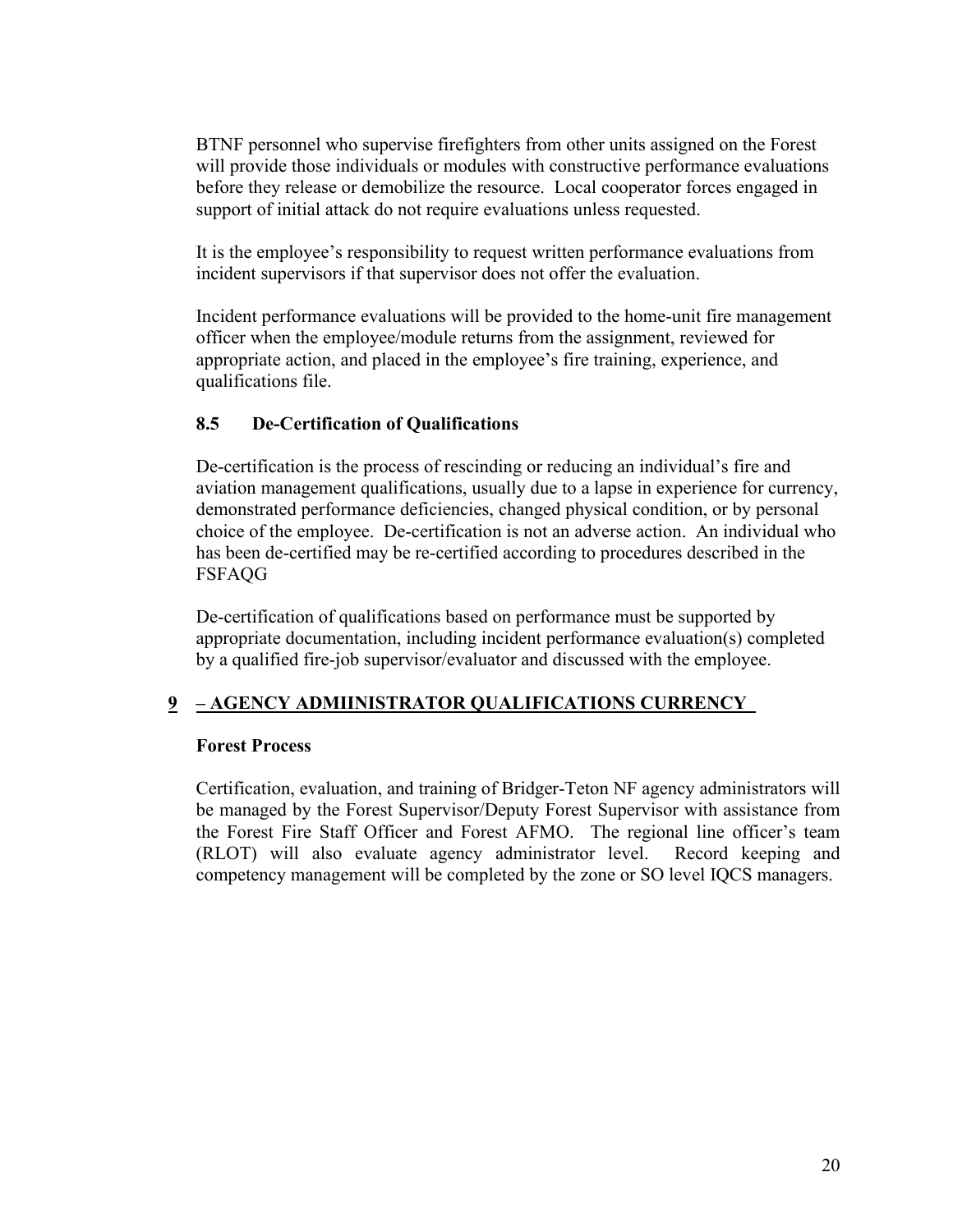# Appendix A- Definitions

| AD                                               | An individual who is not a regular agency employee and is hired for<br>temporary emergency (non-recurring) service under the Administratively<br>Determined (AD) Pay Plan and procedures. Once the emergency has ended,<br>the individual's employment is terminated.                                                                                                                                                                                              |
|--------------------------------------------------|--------------------------------------------------------------------------------------------------------------------------------------------------------------------------------------------------------------------------------------------------------------------------------------------------------------------------------------------------------------------------------------------------------------------------------------------------------------------|
| Certification                                    | The process in which a manager confirms that an individual has met all<br>minimum qualifications and is qualified to perform in a specified position<br>based on performance. The certification is documented on a data<br>management system program form PMS 310-3, Qualifications Card Incident<br>Command System, to the qualified individual.                                                                                                                  |
| Coach                                            | See "trainer"                                                                                                                                                                                                                                                                                                                                                                                                                                                      |
| Contractor                                       | An individual (or business) that provides a certain service and/or equipment<br>or supplies under contract to an agency.                                                                                                                                                                                                                                                                                                                                           |
| Currency requirement                             | The requirement to have performed satisfactorily in a specified position<br>within the last 5 years (3 years for aviation and dispatch positions) to<br>maintain qualification for that position.                                                                                                                                                                                                                                                                  |
| De-certification                                 | The process of removing or reducing an individual's fire suppression,<br>wildland fire use, and/or prescribed fire management position(s)<br>qualification(s).                                                                                                                                                                                                                                                                                                     |
| Employee (or regular<br>employee)                | An individual who has been hired by an agency to perform a recurring or<br>long term job (may be career, seasonal or temporary). The individual's<br>position and work is not emergency or incident specific and occurs before,<br>during and following an incident(s).                                                                                                                                                                                            |
| Evaluator                                        | A person who is certified in the position in which the trainee is being<br>evaluated and who is assigned to evaluate a trainee's performance. Prior to<br>evaluating a trainee, the evaluator must have served with successful<br>performance in a minimum of two assignments as fully qualified in the<br>position.                                                                                                                                               |
| Experience                                       | Documented, satisfactory performance in specified ICS positions that is<br>needed to qualify for another (usually higher level) position. In the case of a<br>trainee, satisfactory performance in the position for which the individual is<br>seeking qualification.                                                                                                                                                                                              |
| <b>Forest Qualifications</b><br>Review Committee | The Forest Qualifications Review Committee (FQRC) is comprised of<br>individuals representing the Supervisor's Office, each Fire Management<br>Zone, human resource specialist and a union representative. The FQRC<br>provides oversight to the training and development and qualifications<br>process, including recommendation for approval of completed task books and<br>certifications of qualifications. (see Appendix D for the membership of the<br>FQRC) |
| Grand-fathering                                  | Linking unrecognized or uncertified position experience and/or training<br>together to establish a qualification. Grand-fathering is not allowed for any<br>incident position described in FSM 5109.17.                                                                                                                                                                                                                                                            |
|                                                  |                                                                                                                                                                                                                                                                                                                                                                                                                                                                    |
|                                                  |                                                                                                                                                                                                                                                                                                                                                                                                                                                                    |

| Incident Command | The combination of facilities, equipment, personnel, procedures, and   |
|------------------|------------------------------------------------------------------------|
| System (ICS)     | communications operating with a common organizational structure, with  |
|                  | responsibility for the management of assigned resources to effectively |
|                  | accomplish stated objectives for an incident.                          |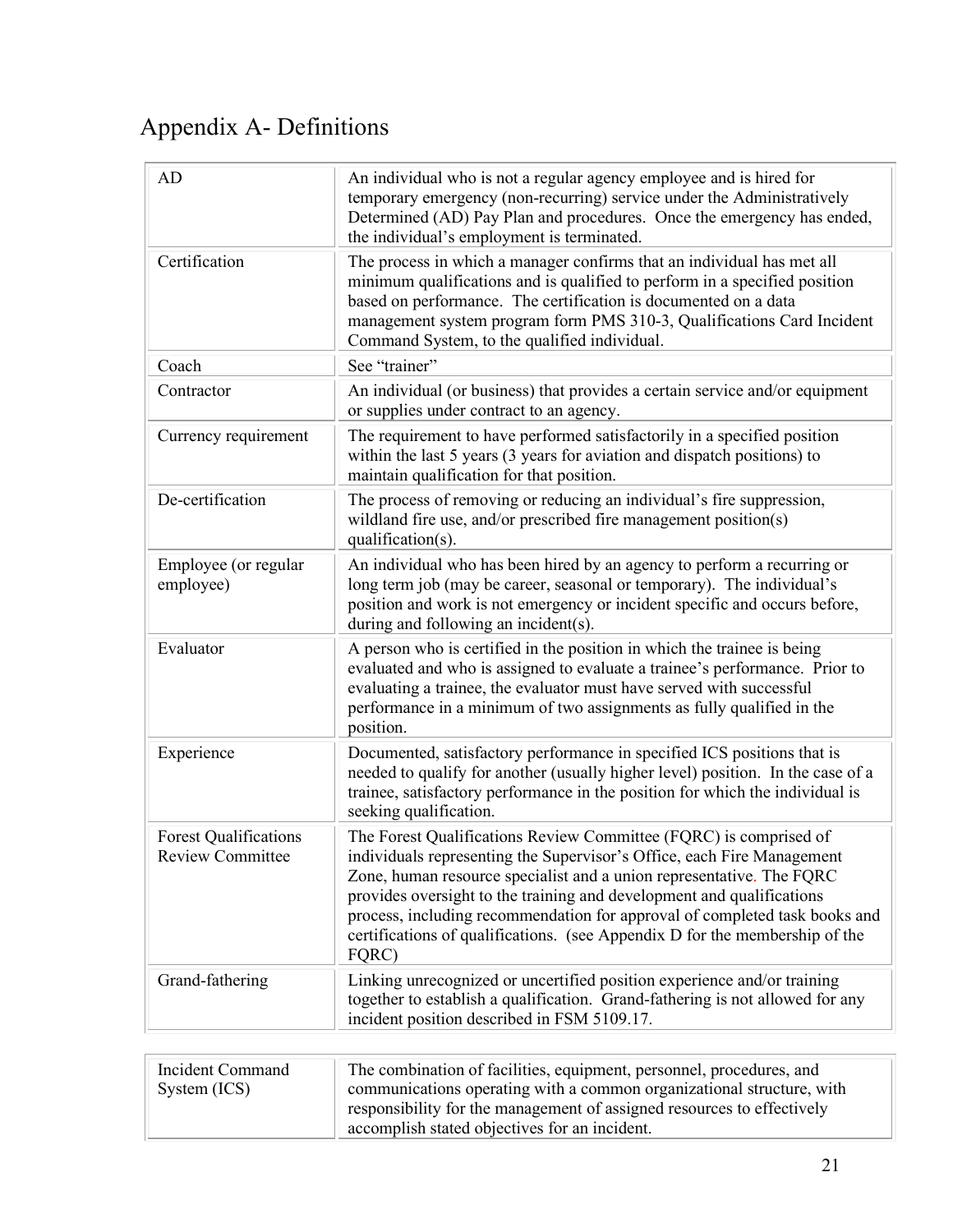| Other positions meeting<br>currency requirements | Recognized positions in a different ICS functional area, or at an equivalent or<br>lower level in the same function, that meet the currency requirements for<br>another specified (5109.17) position.                                                                                                                                                                                   |
|--------------------------------------------------|-----------------------------------------------------------------------------------------------------------------------------------------------------------------------------------------------------------------------------------------------------------------------------------------------------------------------------------------------------------------------------------------|
| Qualified individual                             | An employee whose agency has documented that the individual has<br>successfully completed all requirements for training, experience, and physical<br>fitness to be certified in a specific ICS position.                                                                                                                                                                                |
| Re-certification                                 | Re-issuance of Form PMS 310-3, Qualifications Card Incident Command<br>System, certifying that an individual has regained qualifications for an ICS<br>position.                                                                                                                                                                                                                        |
| Regular employee                                 | See "employee"                                                                                                                                                                                                                                                                                                                                                                          |
| Satisfactory<br>performance                      | Performance by an individual that meets or exceeds the written standards for<br>a specific ICS position as evaluated by the individual's incident or agency<br>supervisor.                                                                                                                                                                                                              |
| Skill position                                   | A position that requires specific skills and knowledge to perform on a<br>wildland incident. Examples include firefighter, fire behavior analyst, single<br>resource boss, prescribed fire burn boss, or ignition specialist.                                                                                                                                                           |
| Subject matter expert                            | A person who has a thorough technical knowledge and recent experience in<br>performing and/or supervising the task in question. A person generally<br>recognized among working associates as being very competent at performing<br>the specified task.                                                                                                                                  |
| Technical specialist                             | A person having specific skills, usually performed in their regular job, that<br>are needed to support an incident's operation. These skills/jobs are not<br>identified as ICS positions. Examples include contracting officer,<br>archeologist, meteorologist, and mechanic.                                                                                                           |
| Trainee                                          | An individual who has been approved by their employing agency to prepare<br>to qualify for an ICS position through completion of formal training courses<br>and on-the-job training. Also, a person who is attempting to demonstrate task<br>evaluation or position performance of required job tasks under the direct<br>supervision of an evaluator who is qualified in the position. |
| Trainer                                          | A qualified individual who provides instruction to a trainee in the classroom,<br>on the regular job, or on an incident. A trainer must be currently qualified in<br>the position being observed and must have successfully performed in a<br>minimum of two assignments in the position for which they are training<br>another person.                                                 |
| Training manager                                 | A person representing the forest, a ranger district or zone, or specialized unit<br>who has been assigned the responsibility to coordinate local fire and aviation<br>management and ICS position training procedures and documentation of<br>training and experience for unit employees. The training manager is a<br>member of the Forest Fire Qualifications Review Committee.       |
| Training specialist                              | A person who identifies incident evaluation opportunities for trainees and<br>ensures that the assignment is properly documented. On initial attack and<br>extended attack incidents, the training specialist's duties are performed by<br>local unit personnel.                                                                                                                        |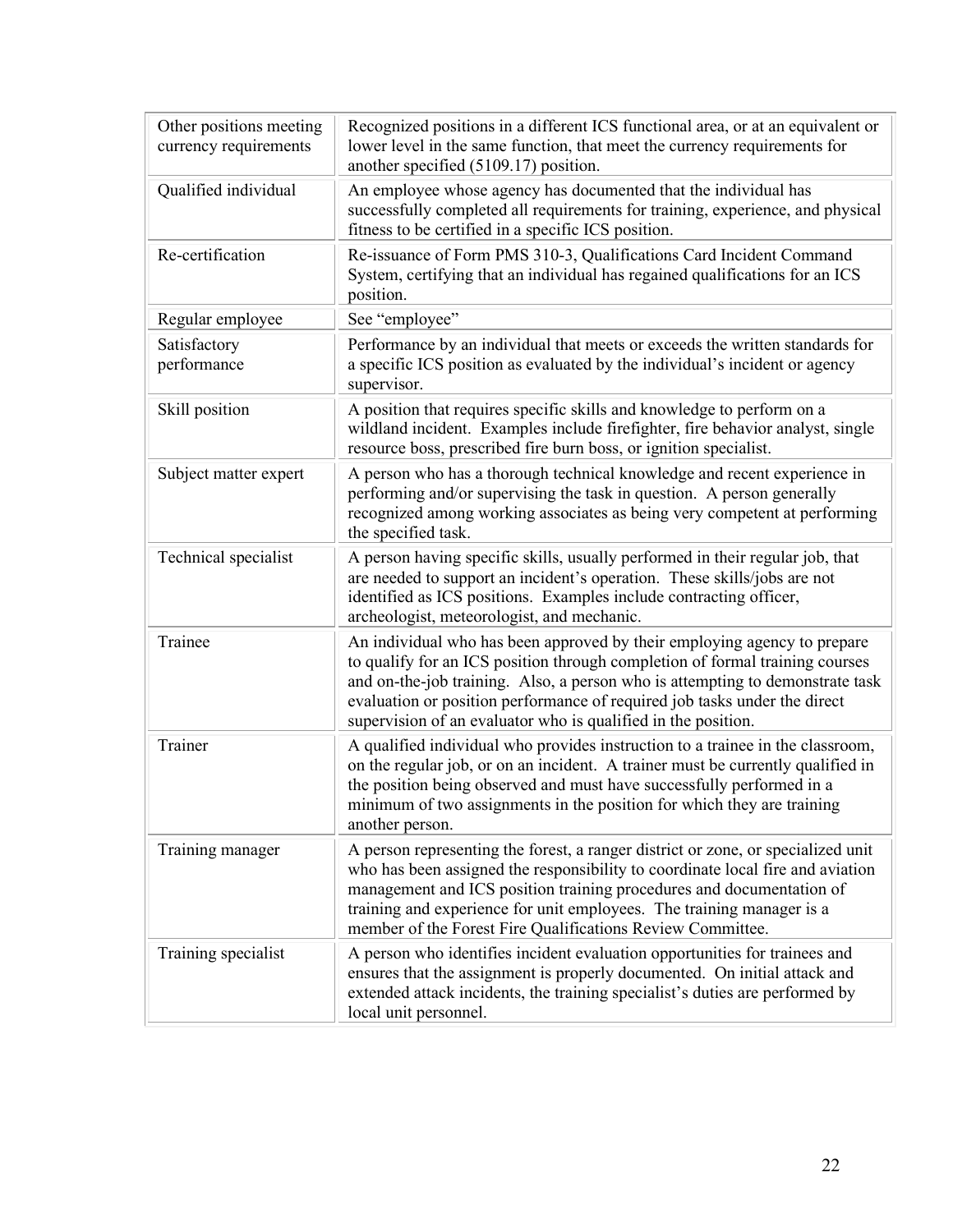# Appendix B – 3 Year Training Plan

#### **BTF and GRTE Three Year Wildfire Training Plan**

Target Qualification of Single Resource Boss (SRB) *(Cadre Leadership recommendations from Unit Organization found in Italics)* 

**Entry/Re-Entry Level** - Annually provided at the Unit or sub-unit level

Guard School - offered 1st week of June - *Module Leads* (S-130) Firefighter Training - 30-35.5 hours (S-190) Introduction to Wildland Fire Behavior - 6-8 hours (I-100) Introduction to ICS – part of S-130 (L-180) Human Factors in the Wildland Fire Service – part of S-130

Annual Fireline Safety Refresher Training (RT-130) - agency determined length – *Zone FMO/AFMO Group*

**Fire Fighter 1 Level** - Provided as needed at sub-unit level with solicitation to unit FMO's prior to delivery

- (S-131) Firefighter Type 1 12 hours *Module Leads qualified as any SRB*
- (S-211) Portable Pumps and Water Use 16-20 hours *Engine Module Supervisors/Assistants*

#### **Prerequisites for FFT1 taken on-line by students**

(ICS-200) ICS for Single Resources and Initial Action Incidents – prior S-230/231

**SRB Level** - offered the  $3<sup>rd</sup>$  and/or  $4<sup>th</sup>$  weeks of May:

**Year 1(2024)** - provided at the unit level (S-230/231) Crew Boss/Engine (SRB) – 36-40 hours – *ENGB/CRWB Committee Reps or Module Sups/Assts* (S-290) Intermediate Wildland Fire Behavior – 37 hours – any *qualified FBAN or LTAN*

**Year 2(2022)** - provided at the unit level (S-215) Fire Operations in the Urban Interface - 16-24 hours - *OSC's/ DIVS and the FMO/Ops AFMO's* (L-280) Followership to Leadership – 20 hours - *any SRB*

**Year 3(2023)** - provided at the unit level (S-219) Firing Operations – 18-24 hours - *Forest Fuels Specialist, Fuels AFMO's, and Fuels Techs* (S-260) Interagency Incident Business Management – 16 hours

#### **Prerequisite for SRB qualification taken Online or through a Cooperating Training Facility**